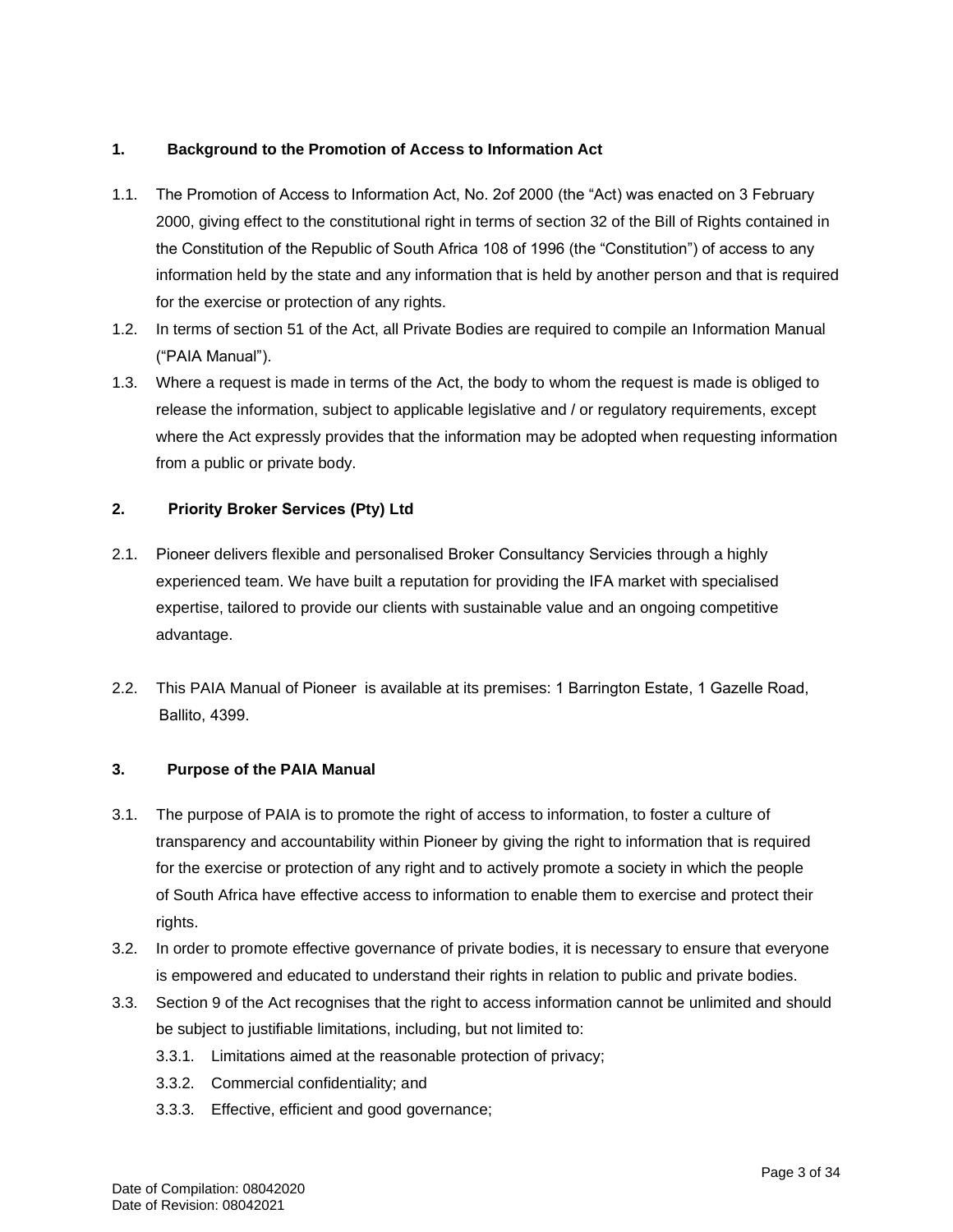and in a manner which balances that right with any other rights, including such rights contained in the Bill of Rights in the Constitution.

3.4. This PAIA Manual complies with the requirements of guide mentioned in section 10 of the Act and recognises that upon commencement of the Protection of Personal Information Act 4 of 2013, that the appointed Information Regulator will be responsible to regulate compliance with the Act and its regulations by private and public bodies.

| <b>Managing DirectorV:</b> | Marius Mostert and Edwin Dunn                    |
|----------------------------|--------------------------------------------------|
| <b>Registered Address:</b> | Pioneer House, 83 Monty Naicker Rd, Durban, 4001 |
| <b>Postal Address:</b>     | As above                                         |
| <b>Telephone Number:</b>   | +27 31 001 4129                                  |
| Email:                     |                                                  |

### **4. Contact Details of the Managing Director [Section 51(1)(a)]**

#### **5. The Information Officer [Section 51(1)(b)]**

- 5.1. The Act prescribes the appointment of an Information Officer for public bodies where such Information Officer is responsible to, inter alia, assess request for access to information. The head of a private body fulfils such a function in terms of section 51. Pioneer has opted to appoint an Information Officer to assess such a request for access to information as well as to oversee its required functions in terms of the Act.
- 5.2. The Information Officer appointed in terms of the Act also refers to the Information Officer as referred to in the Protection of Personal Information Act 4 of 2013. The Information Officer oversees the functions and responsibilities as required for in terms of both this Act as well as the duties and responsibilities in terms of section 55 of the Protection of Personal Information Act 4 of 2013 after registering with the Information Regulator.
- 5.3. The Information Officer may appoint, where it is deemed necessary, Deputy Information Officers, as allowed in terms of section 17 of the Act as well as section 56 of the Protection of Personal Information Act 4 of 2013. This is in order to render Pioneer as accessible as reasonable possible for requesters of its records and to ensure fulfilment of its obligations and responsibilities as prescribed in terms of section 55 of the Protection of Personal Information Act 4 of 2013. All request for information in terms of this Act must be addressed to the Information Officer.

#### **Contact Details of the Information Officer**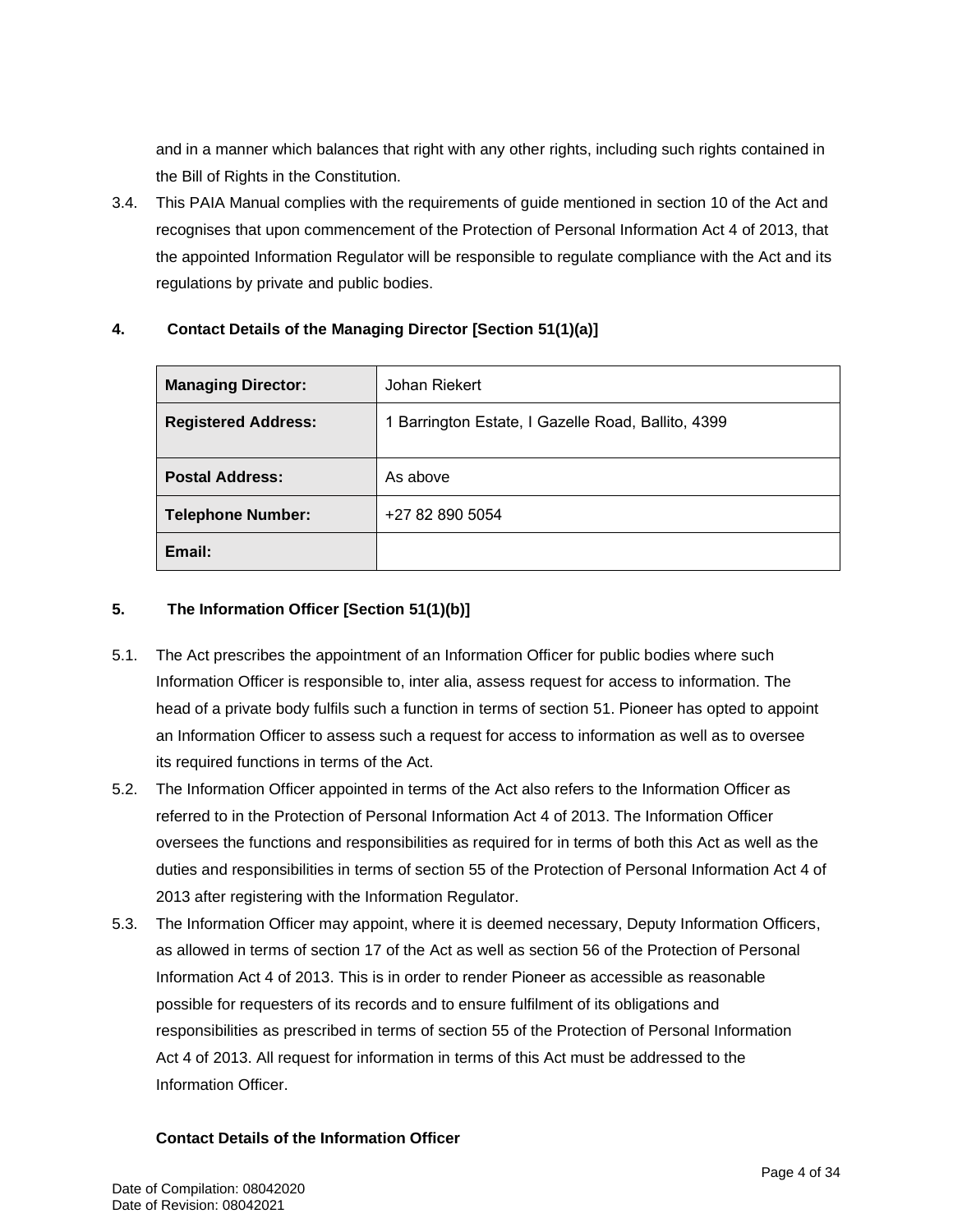| <b>Information Officer:</b> | Johan Riekert                                     |
|-----------------------------|---------------------------------------------------|
| <b>Physical Address:</b>    | 1 Barrington Estate, 1 Gazelle Road Ballito, 4399 |
| <b>Telephone Number:</b>    | +27 82 890 5054                                   |
| Email:                      | johan.riekert@icloud.com                          |

### **6. Guide of SA Human Rights Commission (Section 51(1) (b))**

- 6.1. The ACT grants a requester access to records of a private body, if the record is required for the exercise or protection of any rights. If a public body lodges a request, the public body must be acting in the public interest.
- 6.2. Requests in terms of the ACT shall be made in accordance with the prescribed procedures, at the rates provided. The forms and tariff are dealt with in paragraphs 6 and 7 of the Act.
- 6.3. Requesters are referred to the Guide in terms of Section 10 which has been compiled by the South African Human Rights Commission, which will contain information for the purposes of exercising Constitutional Rights. The Guide is available from the SAHRC.
- 6.4. The contact details of the Commission are:

| <b>Contact body:</b>     | The South African Human Rights Commission |
|--------------------------|-------------------------------------------|
| <b>Physical Address:</b> | <b>PAIA Unit</b>                          |
|                          | 29 Princess of Wales Terrace              |
|                          | <b>Cnr York and Andrew Streets</b>        |
|                          | Parktown                                  |
| <b>Postal Address:</b>   | Private Bag 2700, Houghton 2041           |
| <b>Telephone Number:</b> | +27 11 877 3600                           |
| E-Mail:                  | PAIA@sahrc.org.za                         |
| <b>Web Site:</b>         | www.sahrc.org.za                          |

#### **7. The Latest Notice in Terms of Section 52(2) (if any)[Section 51(1)(c)]**

No notice has been published on the categories of records that are automatically available without a person having to request access in terms of Section 52(2) of PAIA.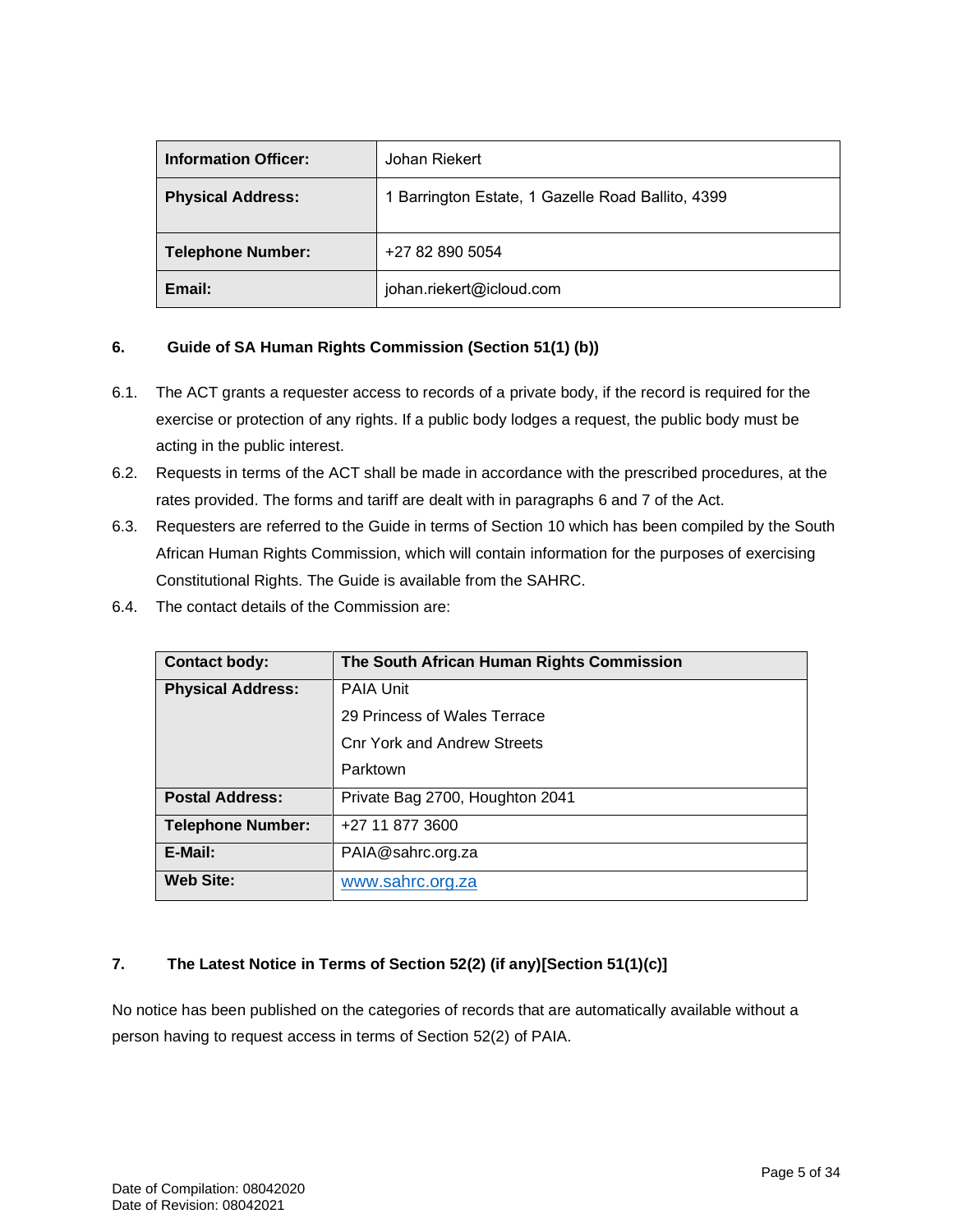#### **8. Subjects and Categories of Records Available only on Request to Access in Terms of the Act (Section 51(1) (e))**

#### **8.1. Records held by Pioneer**

For the purposes of this clause 8.1, "Personnel" refers to any person who works for, or provides services to, or on behalf of Pioneer and receives or is entitled to receive remuneration and any other person who assist in carrying out or conducting the business of Pioneer. This includes, without limitation, directors (executive and non-executive), all permanent, temporary and parttime staff, as well as contract workers.

This clause serves as a reference to the categories of information that Pioneer holds. The information is classified and grouped according to records relating to the following subjects and categories:

| Subject                      | Category                                                                         |
|------------------------------|----------------------------------------------------------------------------------|
| <b>Companies Act Records</b> | All trust deeds;                                                                 |
|                              | Documents of Incorporation;                                                      |
|                              | Index of names of Directors;                                                     |
|                              | Memorandum of Incorporation;                                                     |
|                              | Minutes of meetings of the Board of Directors;                                   |
|                              | Minutes of meetings of Shareholders;                                             |
|                              | Proxy forms;                                                                     |
|                              | Register of debenture-holders;                                                   |
|                              | Register of directors' shareholdings;                                            |
|                              | Share certificates;                                                              |
|                              | Share Register and other statutory registers and/or records and/or<br>documents; |
|                              | Special resolutions/Resolutions passed at General and Class<br>meetings;         |
|                              | Records relating to the appointment of:                                          |
|                              | Auditors;                                                                        |
|                              | Directors;                                                                       |
|                              | Prescribed Officer.                                                              |
|                              | Public Officer; and                                                              |
|                              | Secretary                                                                        |
| <b>Financial Records</b>     | <b>Accounting Records;</b>                                                       |
|                              | Annual Financial Reports;                                                        |
|                              | Annual Financial Statements                                                      |
|                              | Asset Registers;                                                                 |
|                              | <b>Bank Statements;</b>                                                          |
|                              | Banking details and bank accounts;                                               |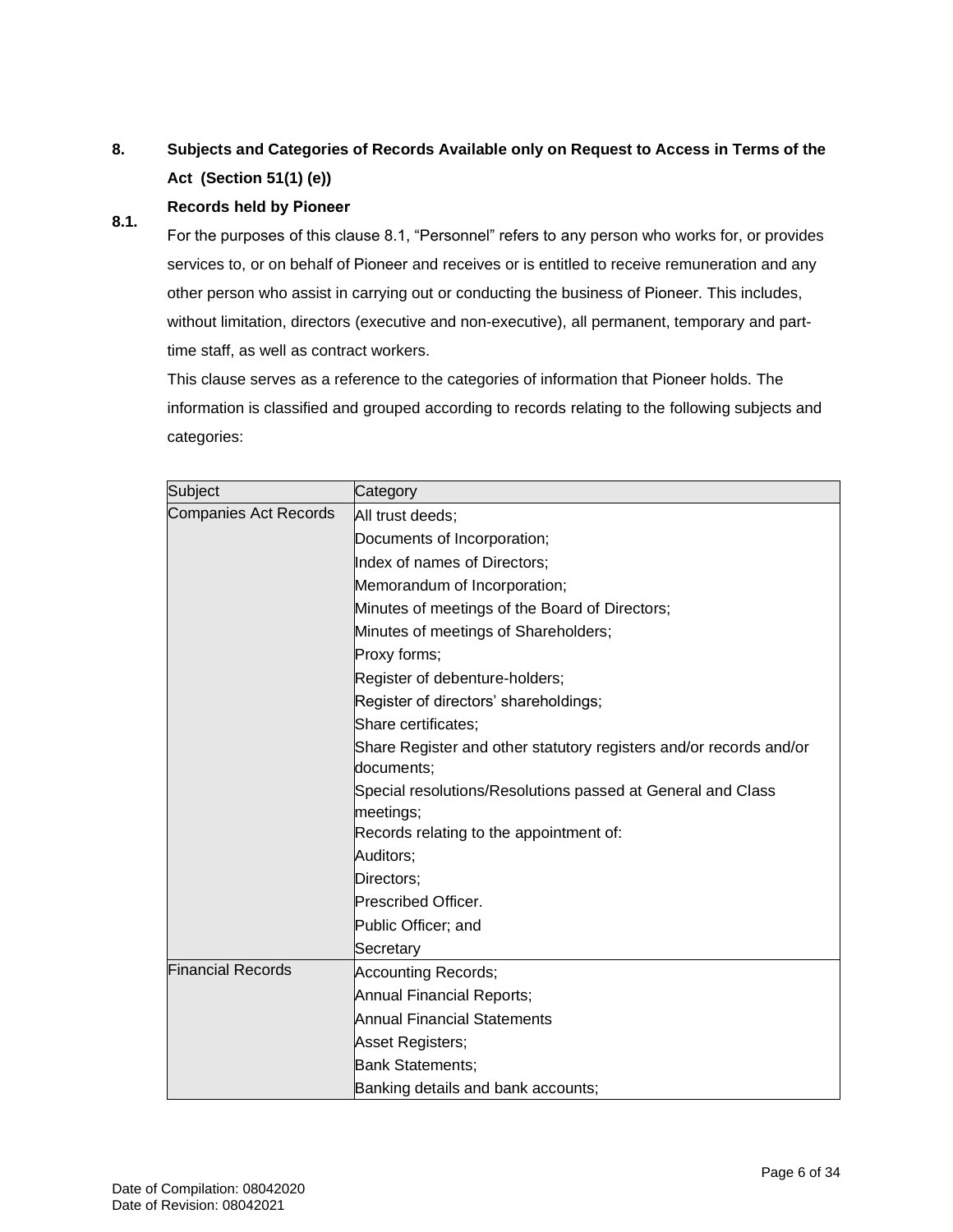|                               | Banking Records;                                                   |
|-------------------------------|--------------------------------------------------------------------|
|                               | Debtors / Creditors statements and invoices;                       |
|                               | General ledgers and subsidiary ledgers;                            |
|                               | General reconciliation;                                            |
|                               | Invoices;                                                          |
|                               | Paid Cheques;                                                      |
|                               | Policies and procedures;                                           |
|                               | Rental Agreements; and                                             |
|                               | <b>Tax Returns</b>                                                 |
| Income Tax Records            | PAYE Records;                                                      |
|                               | Documents issued to employees for income tax purposes;             |
|                               | Records of payments made to SARS on behalf of employees;           |
|                               | All other statutory compliances:                                   |
|                               | VAT                                                                |
|                               | <b>Regional Services Levies</b>                                    |
|                               | <b>Skills Development Levies</b>                                   |
|                               | UIF                                                                |
|                               | <b>Workmen's Compensation</b>                                      |
| Records                       | Personnel Documents And Accident books and records;                |
|                               | Address Lists;                                                     |
|                               | Disciplinary Code and Records;                                     |
|                               | Employee benefits arrangements rules and records;                  |
|                               | <b>Employment Contracts;</b>                                       |
|                               | <b>Employment Equity Plan</b>                                      |
|                               | Forms and Applications;                                            |
|                               | Grievance Procedures;                                              |
|                               | Leave Records:                                                     |
|                               | Medical Aid Records;                                               |
|                               | Payroll reports/ Wage register;                                    |
|                               | Pension Fund Records;                                              |
|                               | Safety, Health and Environmental records;                          |
|                               | Salary Records;                                                    |
|                               | <b>SETA</b> records                                                |
|                               | Standard letters and notices                                       |
|                               | Training Manuals;                                                  |
|                               | Training Records;                                                  |
|                               | Workplace and Union agreements and records.                        |
| <b>Procurement Department</b> | Standard Terms and Conditions for supply of services and products; |
|                               | Contractor, client and supplier agreements;                        |
|                               | Lists of suppliers, products, services and distribution; and       |
|                               | Policies and Procedures.                                           |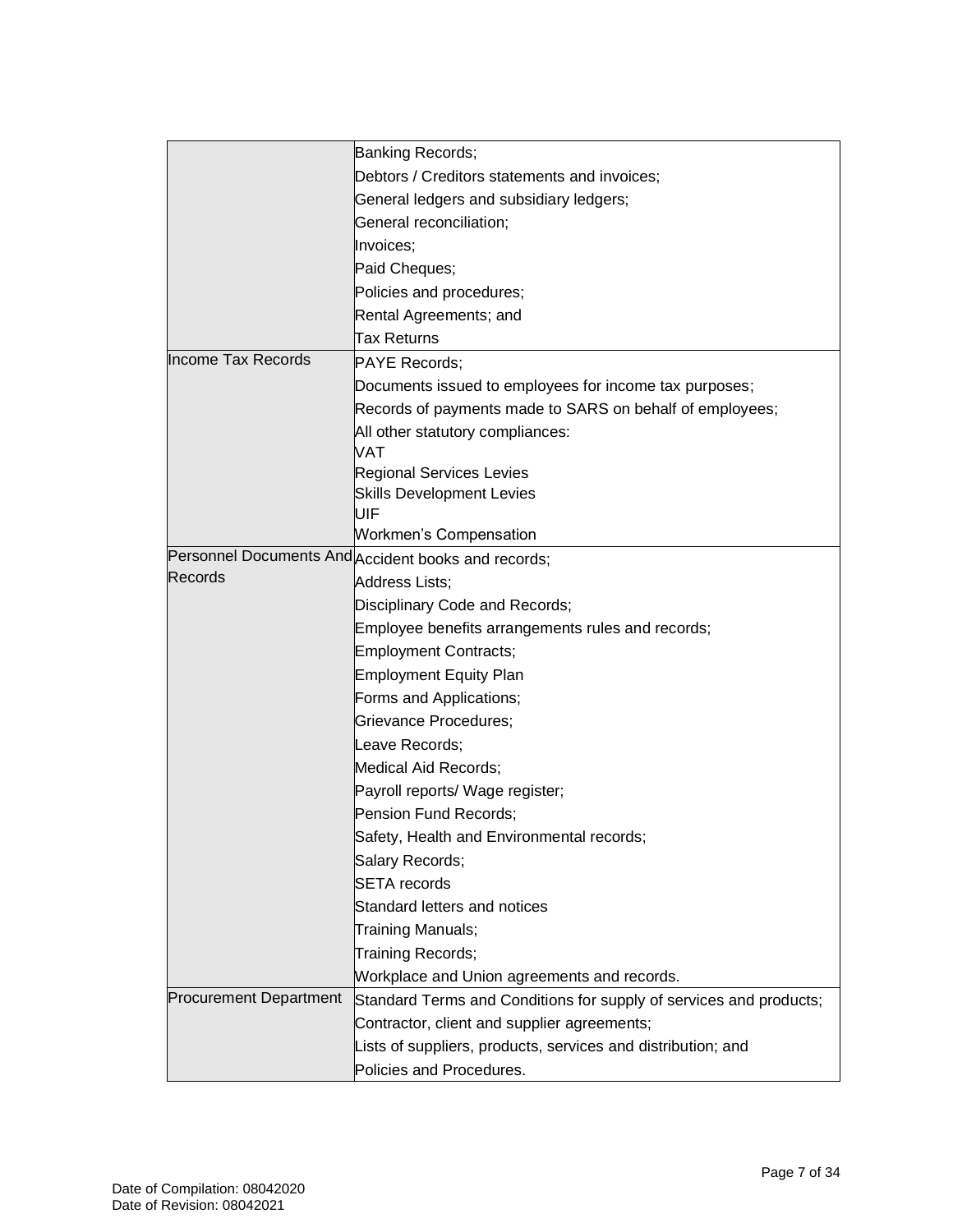| <b>Sales Department</b>     | <b>Customer details</b>                                                       |
|-----------------------------|-------------------------------------------------------------------------------|
|                             | Credit application information                                                |
|                             | Information and records provided by a third party                             |
| <b>Marketing Department</b> | Advertising and promotional material                                          |
| Risk Management and         | Audit reports;                                                                |
| Audit                       | Risk management frameworks; and                                               |
|                             | Risk management plans.                                                        |
| Safety, Health and          | Complete Safety, Health and Environment Risk Assessment                       |
| Environment                 | <b>Environmental Managements Plans</b>                                        |
|                             | Inquiries, inspections, examinations by environmental authorities             |
| <b>IT Department</b>        | Computer / mobile device usage policy documentation;                          |
|                             | Disaster recovery plans;                                                      |
|                             | Hardware asset registers;                                                     |
|                             | Information security policies/standards/procedures;                           |
|                             | Information technology systems and user manuals                               |
|                             | Information usage policy documentation;                                       |
|                             | Project implementation plans;                                                 |
|                             | Software licensing; and                                                       |
|                             | System documentation and manuals.                                             |
| <b>Corporate Social</b>     | CSR schedule of projects/record of organisations that receive funding;        |
| <b>Responsibility (CSR)</b> | Reports, books, publications and general information related to CSR<br>spend; |
|                             | Records and contracts of agreement with funded organisations.                 |

8.2. Note that the accessibility of the records may be subject to the grounds of refusal set out in this PAIA manual. Amongst other, records deemed confidential on the part of a third party, will necessitate permission from the third party concerned, in addition to normal requirements, before Pioneer will consider access.

#### **9. Records Available without a Request to Access in terms of the Act**

- 9.1. Records of a public nature, typically those disclosed on the Pioneer website and in its various annual reports, may be accessed without the need to submit an application. Other
- 9.2. non-confidential records, such as statutory records maintained at CIPC, may also be accessed without the need to submit a formal application, however, please note that an appointment to view such records will still have to be made with the Information Officer.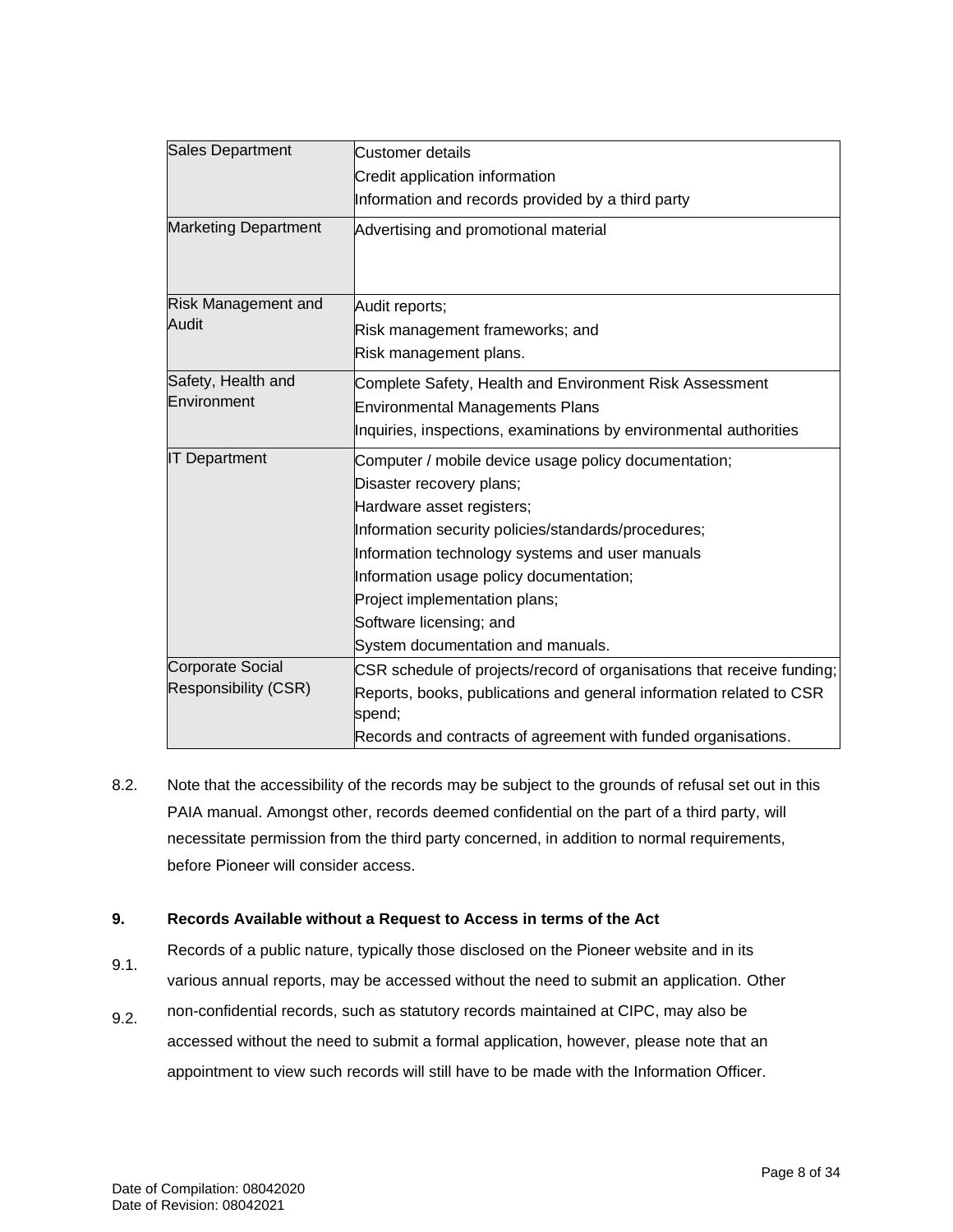#### **10. Description of the Records of the Body Which are Available in Accordance with any other Legislation (Section 51(1) (d))**

- 10.1. Where applicable to its operations,Pioneer also retains records and documents in terms of the legislation below. Unless disclosure prohibited in terms of legislation, regulations, contractual agreement or otherwise, records that are required to be made available in terms of these acts shall be made available for inspection by interested parties in terms of the requirements and conditions of the Act; the below mentioned legislation and applicable internal policies and procedures, should such interested parties be entitled to such information. A request to access must be done in accordance with the prescriptions of the Act.
	- a. Auditing Professions Act, No 26 of 2005;
	- b. Basic Conditions of Employment Act, No 75 of 1997;
	- c. Broad- Based Black Economic Empowerment Act, No 75 of 1997;
	- d. Business Act, No 71 of 1991;
	- e. Companies Act, No 71 of 2008;
	- f. Compensation for Occupational Injuries & Diseases Act, 130 of 1993;
	- g. Competition Act, No.71 of 2008;
	- h. Constitution of the Republic of South Africa 2008;
	- i. Copyright Act, No 98 of 1978;
	- j. Customs & Excise Act, 91 of 1964;
	- k. Electronic Communications Act, No 36 of 2005;
	- l. Electronic Communications and Transactions Act, No 25 of 2002;
	- m. Employment Equity Act, No 55 of 1998;
	- n. Financial Intelligence Centre Act, No 38 of 2001;
	- o. Identification Act, No. 68 of 1997;
	- p. Income Tax Act, No 58 of 1962;
	- q. Intellectual Property Laws Amendment Act, No 38 of 1997;
	- r. Labour Relations Act, No 66 of 1995;
	- s. Long Term Insurance Act, No 52 of 1998;
	- t. Occupational Health & Safety Act, No 85 of 1993;
	- u. Pension Funds Act, No 24 of 1956;
	- v. Prescription Act, No 68 of 1969;
	- w. Prevention of Organised Crime Act, No 121 of 1998;
	- x. Promotion of Access to Information Act, No 2 of 2000;
	- y. Protection of Personal Information Act, No. 4 of 2013;
	- z. Regulation of Interception of Communications and Provision of Communication-Related Information Act 70 of 2002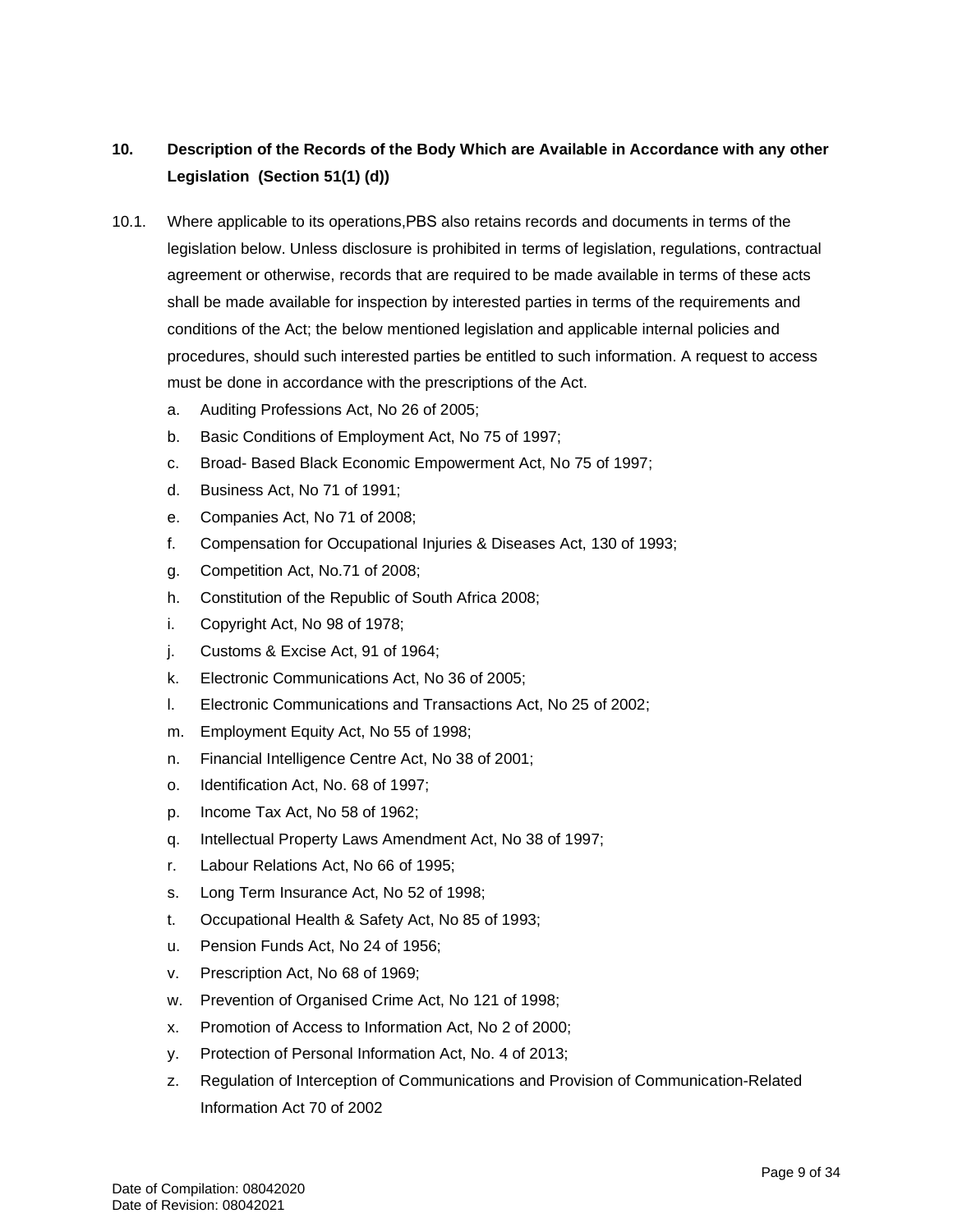- aa. Revenue laws Second Amendment Act. No 61 of 2008;
- bb. Skills Development Levies Act No. 9 of 1999;
- cc. Short-term Insurance Act No. 53 of 1998;
- dd. Trust Property Control Act 57 of 1988
- ee. Unemployment Insurance Contributions Act 4 of 2002;
- ff. Unemployment Insurance Act No. 30 of 1966;
- gg. Value Added Tax Act 89 of 1991.

*\* Although we have used our best endeavours to supply a list of applicable legislation, it is possible that this list may be incomplete. Whenever it comes to our attention that existing or new legislation allows a Requester access on a basis other than as set out in PAIA, we shall update the list accordingly. If a Requester believes that a right of access to a record exists in terms of other legislation listed above or any other legislation, the Requester is required to indicate what*  legislative right the request is based on, to allow the Information Officer the opportunity of *considering the request in light thereof.*

10.2. It is further recorded that the accessibility of documents and records may be subject to the grounds of refusal set out in this PAIA Manual.

#### **11. Detail to Facilitate a Request for Access to a Record of Pioneer (Section 51(1) (e))**

The requester must comply with all the procedural requirements contained in the Act relating to

- 11.1. the request for access to a record.
- 11.2. The requester must complete the prescribed form enclosed herewith, and submit same as well as payment of a request fee and a deposit (if applicable) to the Information Officer or the Deputy Information Officer at the postal or physical address, fax number or electronic mail address as noted in clause 5 above.
- 11.3. The prescribed from must be filled in with sufficient information to enable the Information Officer to identify:
	- a. the record or records requested; and
	- b. the identity of the requester.
- 11.4. The requester should indicate which form of access is required and specify a postal address of fax number of the requester in the Republic;
- 11.5. The requester must state that he/she requires the information in order to exercise or protect a right, and clearly state what the nature of the right is so to be exercised or protected. The requester must clearly specify why the record is necessary to exercise or protect such a right (section 53(2)(d)).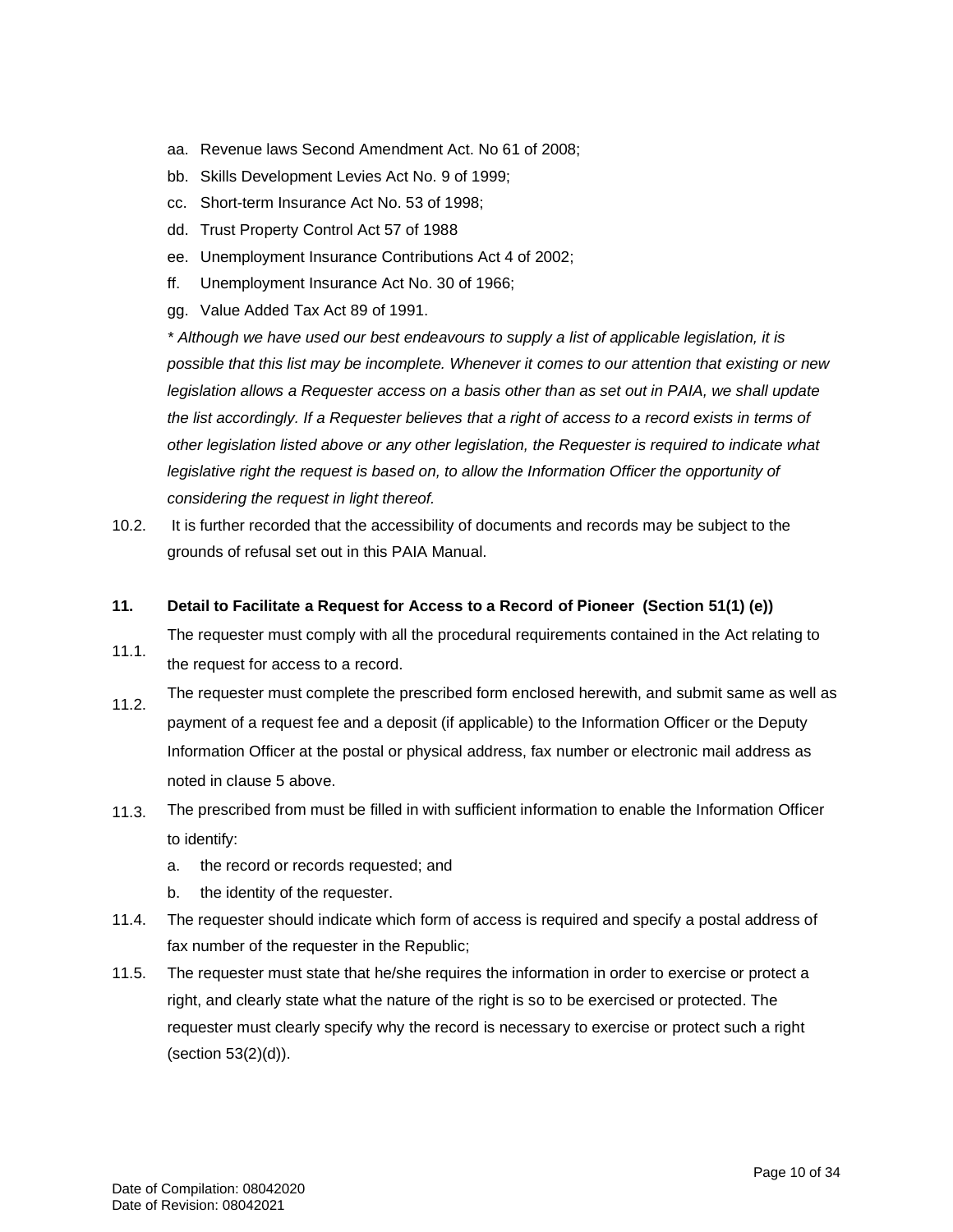- 11.6. Pioneer will process the request within 30 (thirty) days, unless the requester has stated special reasons to the satisfaction of the Information Officer that circumstances dictate that the above time periods not be complied with.
- 11.7. The requester shall be advised whether access is granted or denied in writing. If, in addition, the requester requires the reasons for the decision in any other manner, the requester will be obliged to state which manner and the particulars required.
- 11.8. If a request is made on behalf of another person, then the requester must submit proof of the capacity in which the requester is making the request to the reasonable satisfaction of the Information Officer (section 53(2)(f)).
- 11.9. If an individual is unable to complete the prescribed form because of illiteracy or disability, such a person may make the request orally.
- 11.10. The requester must pay the prescribed fee, before any further processing can take place.
- 11.11. All information as listed in clause 11 herein should be provided and failing which the process will be delayed until the required information is provided. The prescribed time periods will not commence until the requester has furnished all the necessary and required information. The Information Officer shall sever a record, if possible, and grant only access to that portion requested and which is not prohibited from being disclosed.

#### **12. Refusal of Access to Records**

#### 12.1. Grounds to Refuse Access

A private body such as Pioneer is entitled to refuse a request for information.

- 12.1.1. The main grounds for Pioneer to refuse a request for information relates to the:
- a. mandatory protection of the privacy of a third party who is a natural person or a deceased person (section 63) or a juristic person, as included in the Protection of Personal Information Act 4 of 2013, which would involve the unreasonable disclosure of personal information of that natural or juristic person;
- b. mandatory protection of personal information and for disclosure of any personal information to, in addition to any other legislative, regulatory or contractual agreements, comply with the provisions of the Protection of Personal Information Act 4 of 2013;
- c. mandatory protection of the commercial information of a third party (section 64) if the record contains:
	- i. trade secrets of the third party;
	- ii. financial, commercial, scientific or technical information which disclosure could likely cause harm to the financial or commercial interests of that third party;
	- iii. information disclosed in confidence by a third party to Pioneer, if the disclosure could put that third party at a disadvantage in negotiations or commercial competition;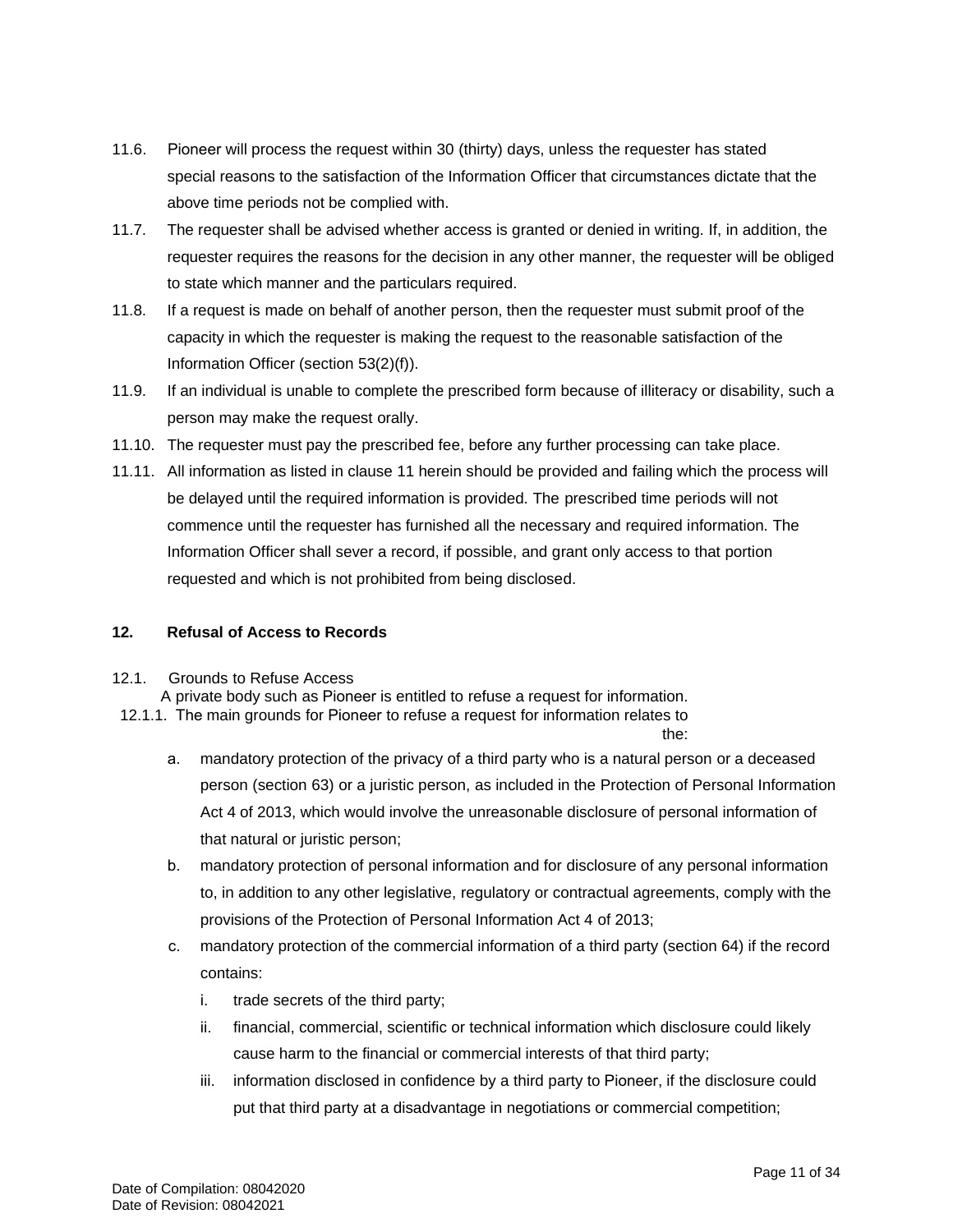- d. mandatory protection of confidential information of third parties (section 65) if it is protected in terms of any agreement;
- e. mandatory protection of the safety of individuals and the protection of property (section 66);
- f. mandatory protection of records which would be regarded as privileged in legal proceedings (section 67).
- 12.1.2. The commercial activities (section 68) of a private body, such as Pioneer, which may include:
	- a. trade secrets of Pioneer;
	- b. financial, commercial, scientific or technical information which disclosure could likely cause harm to the financial or commercial interests of Pioneer;
	- c. information which, if disclosed could put Pioneer at a
	- d. disadvantage in negotiations or commercial competition;
	- e. a computer program which is owned by Pioneer, and which is protected by copyright;
	- f. the research information (section 69) of Pioneer or a third party, if its disclosure would disclose the identity of Pioneer, the researcher or the subject matter of the research and would place the research at a serious disadvantage.
- 12.1.3. Requests for information that are clearly frivolous or vexatious, or which involve an unreasonable diversion of resources shall be refused.
- 12.1.4. All requests for information will be assessed on their own merits and in accordance with the applicable legal principles and legislation.
- 12.1.5. If a requested record cannot be found or if the record does not exist, the Information Officer shall, by way of an affidavit or affirmation, notify the requester that it is not possible to give access to the requested record. Such a notice will be regarded as a decision to refuse a request for access to the record concerned for the purpose of the Act. If the record should later be found, the requester shall be given access to the record in the manner stipulated by the requester in the prescribed form, unless the Information Officer refuses access to such record.

#### **13. Remedies Available When Pioneer Refuses a Request**

#### Internal Remedies

13.1. Pioneer does not have internal appeal procedures. The decision made by the Information Officer is final. Requesters will have to exercise such external remedies at their disposal if the request for information is refused, and the requestor is not satisfied with the answer supplied by the Information Officer.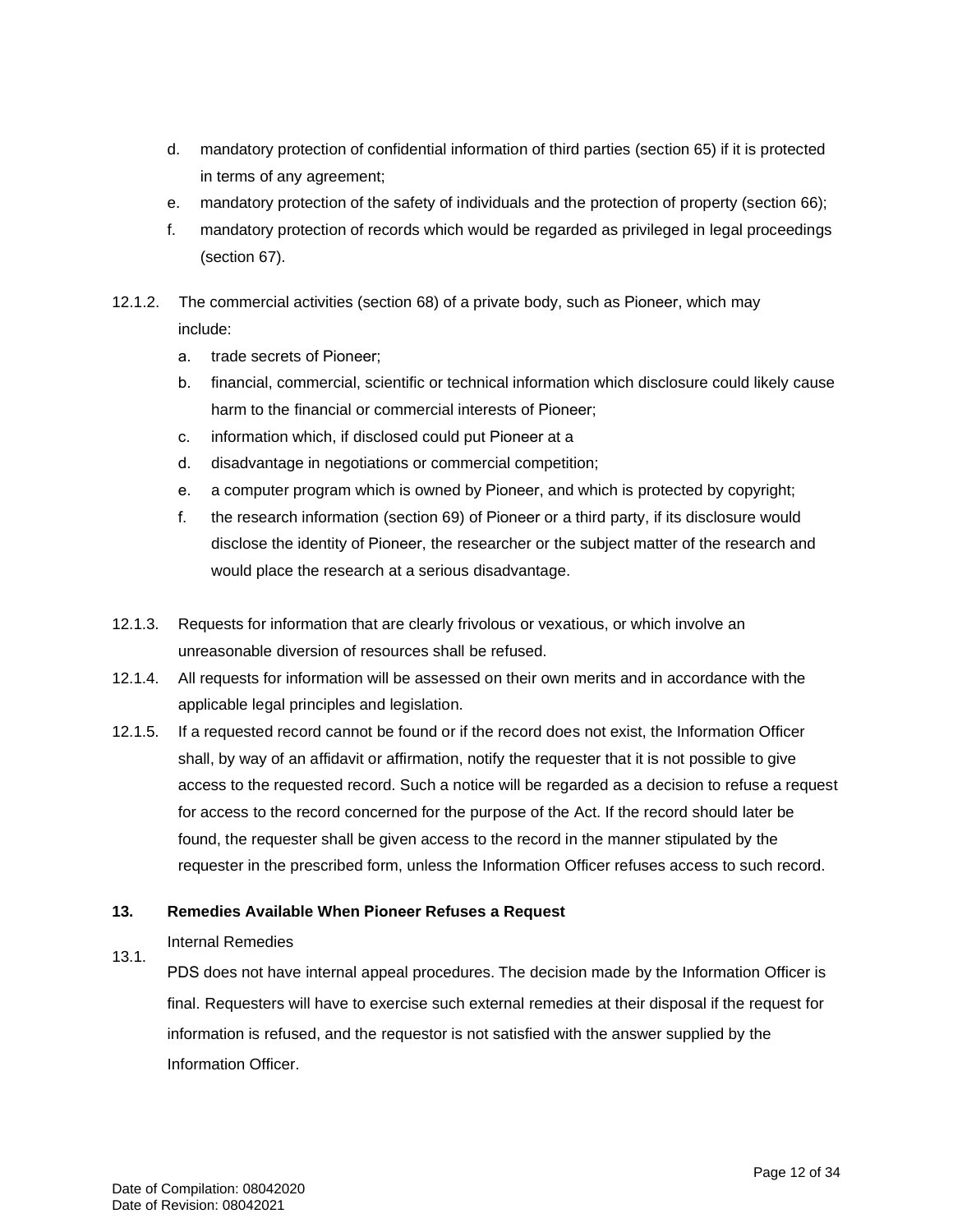#### 13.2. External Remedies

- 13.2.1. A requestor that is dissatisfied with the Information Officer's refusal to disclose information, may within 30 (thirty) days of notification of the decision, may apply to a Court for relief.
- 13.2.2. A third party dissatisfied with the Information Officer's decision to grant a request for information, may within 30 (thirty) days of notification of the decision, apply to a Court for relief. For purposes of the Act, the Courts that have jurisdiction over these applications are the Constitutional Court, the High Court or another court of similar status and a Magistrate's Court designated by the Minister of Justice and Constitutional Development and which is presided over by a designated Magistrate.

#### **14. Access to Records Held by Pioneer**

- 14.1. Prerequisites for Access by Personal/Other Requester
- 14.1.1. Records held by Pioneer may be accessed by requests only once the prerequisite requirements for access have been met.
- 14.1.2. A requester is any person making a request for access to a record of Pioneer. There
- are two types of requesters:
	- a. Personal Requester
		- i. A personal requester is a requester who is seeking access to a record containing personal information about the requester.
		- ii. Pioneer will voluntarily provide the requested information, or give access to any record with regard to the requester's personal information. The prescribed fee for reproduction of the information requested will be charged.
	- b. Other Requester
		- i. This requester (other than a personal requester) is entitled to request access to information on third parties.
		- ii. In considering such a request, Pioneer will adhere to the provisions of the Act. Section 71 requires that the Information Officer take all reasonable steps to inform a third party to whom the requested record relates of the request, informing him/her that he/she may make a written or oral representation to the Information Officer why the request should be refused or, where required, give written consent for the disclosure of the Information.

Pioneer is not obliged to voluntarily grant access to such records. The requester must fulfil the prerequisite requirements, in accordance with the requirements of the Act and as stipulated in Chapter 5; Part 3, including the payment of a request and access fee.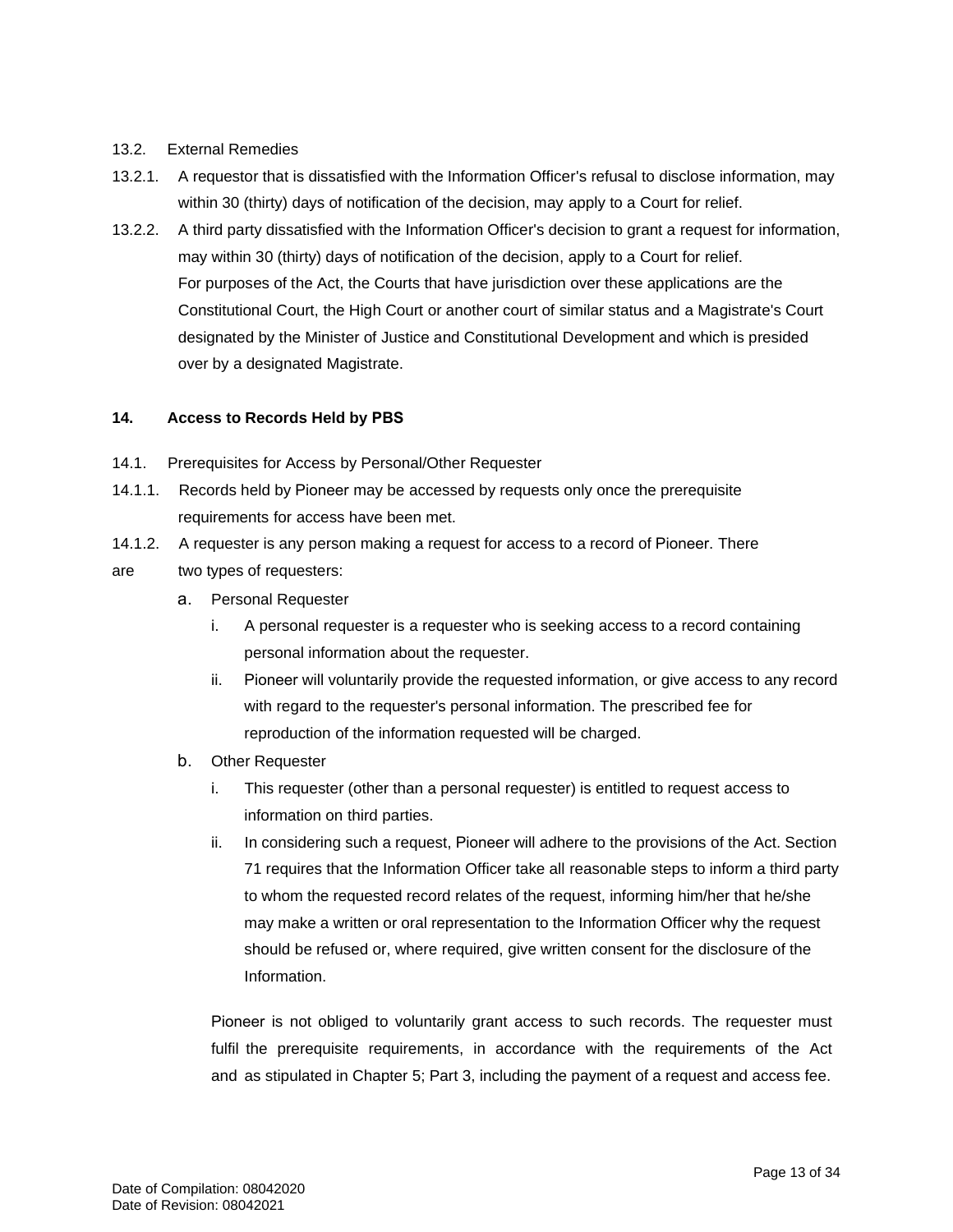## **15. Prescribed Fees (Section 51 (1) (f))**

- 15.1. Fees Provided by the Act
- 15.1.1. The Act provides for two types of fees, namely:
	- a. A request fee, which is a form of administration fee to be paid by al! requesters except personal requesters, before the request is considered and is not refundable; and
	- b. An access fee, which is paid by all requesters in the event that a request for access is granted. This fee is inclusive of costs involved by the private body in obtaining and preparing a record for delivery to the requester.
- 15.1.2. When the request is received by the Information Officer, such officer shall by notice require the requester, other than a personal requester, to pay the prescribed request fee, before further processing of the request (section 54(1)).
- 15.1.3. If the search for the record has been made and the preparation of the record for disclosure, including arrangement to make it available in the requested form, requires more than the hours prescribed in the regulations for this purpose, the Information Officer shall notify the requester to pay as a deposit the prescribed portion of the access fee which would be payable if the request is granted.
- 15.1.4. The Information Officer shall withhold a record until the requester has paid the fees as indicated below.
- 15.1.5. A requester whose request for access to a record has been granted, must pay an access fee that is calculated to include, where applicable, the request fee, the process fee for reproduction and for search and preparation, and for any time reasonably required in excess of the prescribed hours to search for and prepare the record for disclosure including making arrangements to make it available in the request form.
- 15.1.6. If a deposit has been paid in respect of a request for access, which is refused, then the Information Officer concerned must repay the deposit to the requester.

#### **16. Reproduction Fee**

16.1. Where Pioneer has voluntarily provided the Minister with a list of categories of records that will automatically be made available to any person requesting access thereto, the only charge that may be levied for obtaining such records, will be a fee for reproduction of the record in question.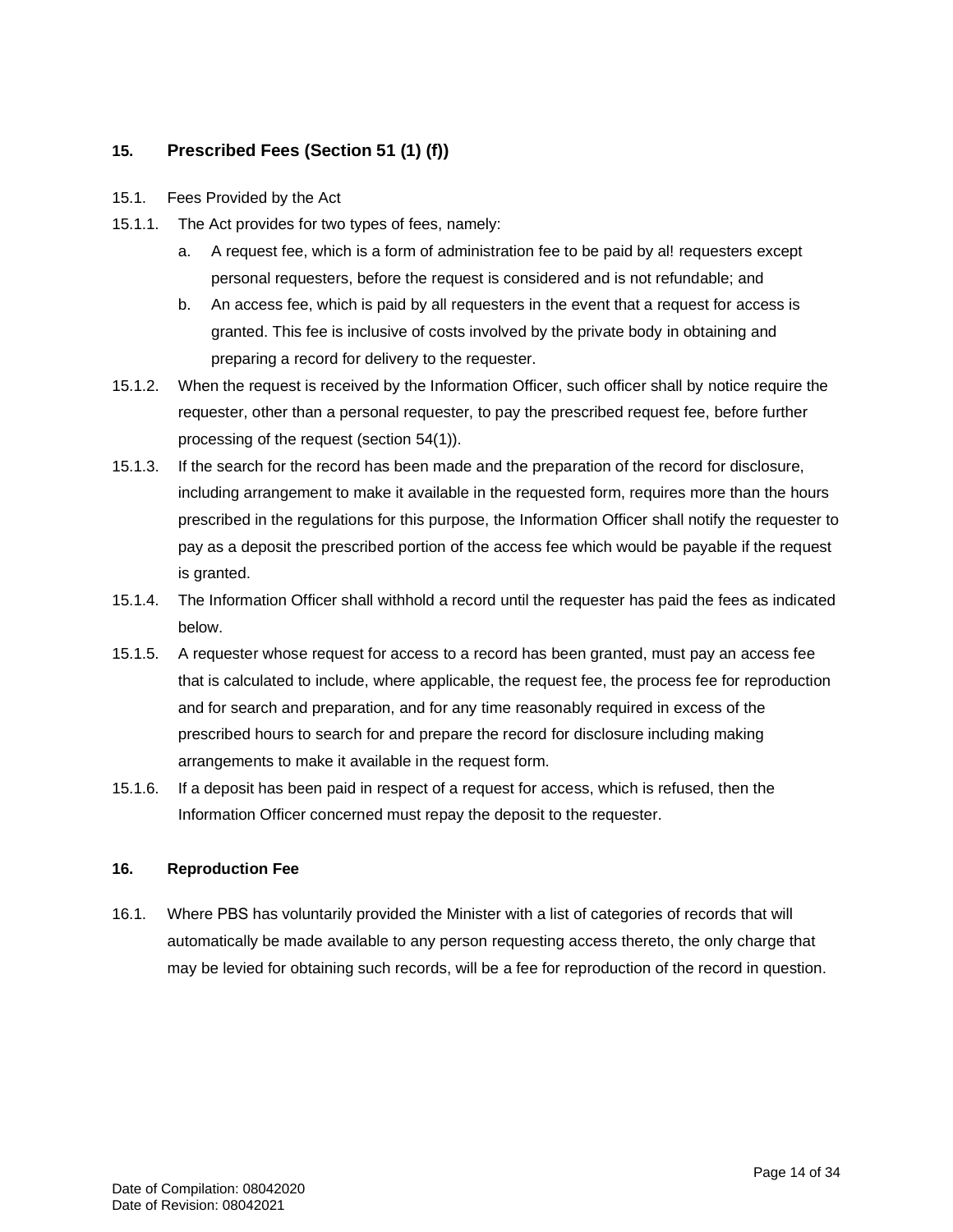| <b>Reproduction of Information Fees</b>                                   | Fees to be<br>Charged |
|---------------------------------------------------------------------------|-----------------------|
| Information in an A-4 size page photocopy or part thereof                 | R I.10                |
| A printed copy of an A4-size page or part thereof                         | R 0,75                |
| A copy in computer-readable format, for example:<br>Compact disc          | R 70,00               |
| A transcription of visual images, in an A4-size page or<br>part thereof   | R 40,00               |
| A copy of visual images                                                   | R 60,00               |
| A transcription of an audio record for an A4-size page or<br>part thereof | R 20,00               |
| A copy of an audio record                                                 | R 30,00               |

#### 16.2. Request Fees

Where a requester submits a request for access to information held by an institution on a person other than the requester himself/herself, a request fee in the amount of R50,00 is payable up-front before the institution will further process the request received.

#### 16.3. Access Fees

16.3.1. An access fee is payable in all instances where a request for access to information is granted, except in those instances where payment of an access fee is specially excluded in terms of the Act or an exclusion is determined by the Minister in terms of section 54(8). The applicable access fees which will be payable are:

| <b>Access of Information Fees</b>                         | Fees to be<br>Charged |
|-----------------------------------------------------------|-----------------------|
| Information in an A-4 size page photocopy or part thereof | R 1,10                |
| A printed copy of an A4-size page or part thereof         | R 0,75                |
| A copy in computer-readable format, for example:          |                       |
| Stiffy disc                                               | R 7,50                |
| Compact disc                                              | R 70,00               |
| A transcription of visual images, in an A4-size page or   | R 40,00               |
| part thereof                                              |                       |
| A copy of visual images                                   | R 60,00               |
| A transcription of an audio record for an A4-size page or | R 20,00               |
| part thereof                                              |                       |
| A copy of an audio record                                 | R 30,00*              |
| *Per hour or part of an hour reasonably required for such |                       |
| search.                                                   |                       |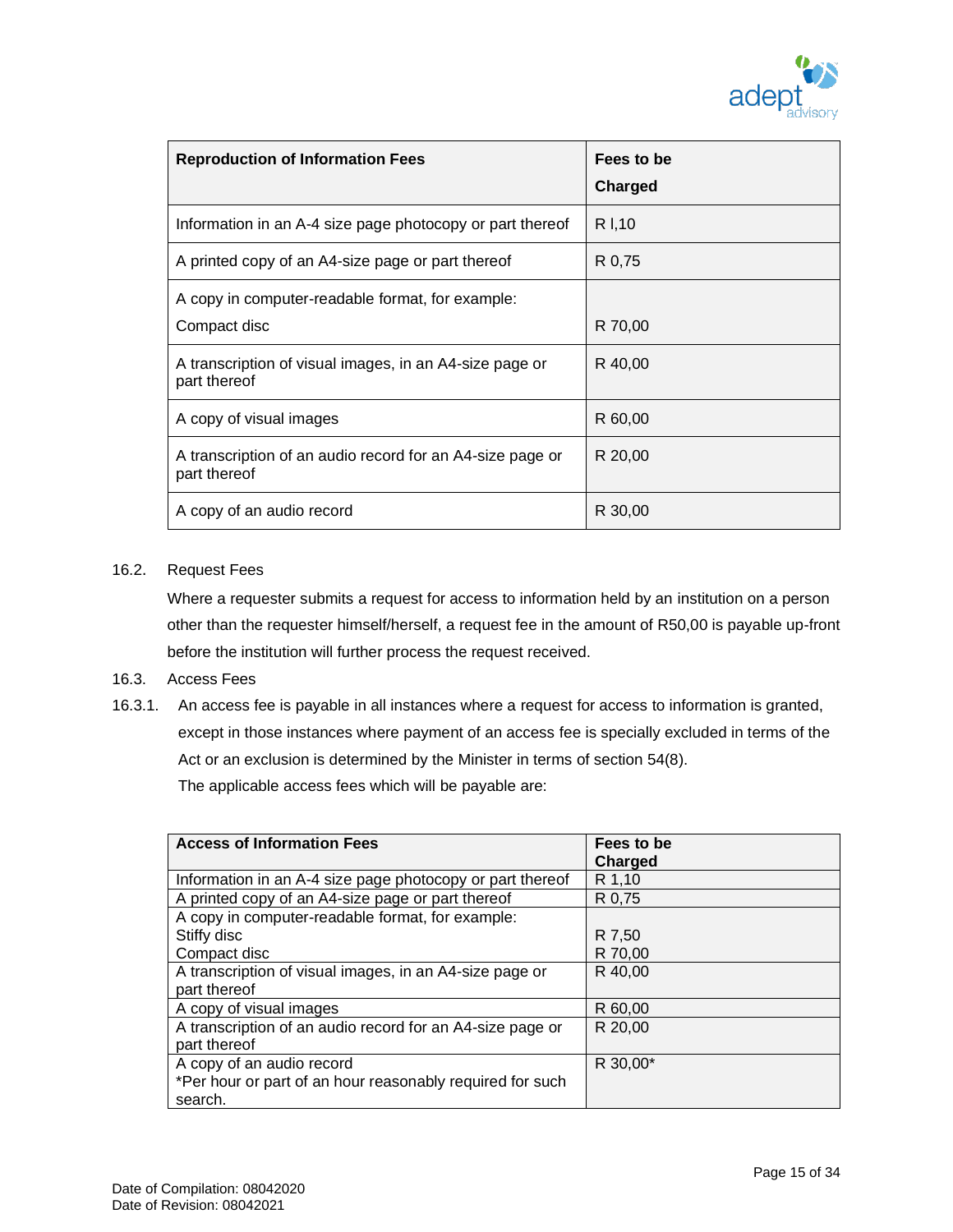### Where a copy of a record needs to be posted the actual postal fee is payable.

#### 16.4. Deposits

- 16.4.1. Where the institution receives a request for access to information held on a person other than the requester himself/herself and the Information Officer upon receipt of the request is of the opinion that the preparation of the required record of disclosure will take more than 6 (six) hours, a deposit is payable by the requester.
- 16.4.2. The amount of the deposit is equal to 1/3 (one third) of the amount of the applicable access fee.

#### 16.5. Collection Fees

- 16.5.1. The initial "request fee" of R50,00 should be deposited into the bank account below and a copy of the deposit slip, application form and other correspondence / documents, forwarded to the Information Officer via e-mail.
- 16.5.2. The officer will collect the initial "request fee" of applications received directly by the Information Officer via email.
- 16.5.3. All fees are subject to change as allowed for in the Act and as a consequence such escalations may not always be immediately available at the time of the request being made. Requesters shall be informed of any changes in the fees prior to making a payment.

#### **17. Decision**

- 17.1. Time Allowed to Institution
- 17.1.1. Pioneer will, within 30 (thirty) days of receipt of the request, decide whether to
- grant or decline the request and give notice with reasons (if required) to that effect.
- 17.1.2. The 30 (thirty) day period within which Pioneer has to decide whether to grant or

the request, may be extended for a further period of not more than (30) thirty days if the request is for a large number of information, or the request requires a search for information held at another office of Pioneer and the information cannot reasonably be obtained within the original 30 (thirty) day period.

17.1.3. Pioneer will notify the requester in writing should an extension be sought.

#### **18. Protection of Personal Information that is Processed by Pioneer**

18.1. Chapter 3 of POPIA provides for the minimum Conditions for Lawful Processing of Personal Information by a Responsible Party. These conditions may not be derogated from unless specific exclusions apply as outlined in POPIA.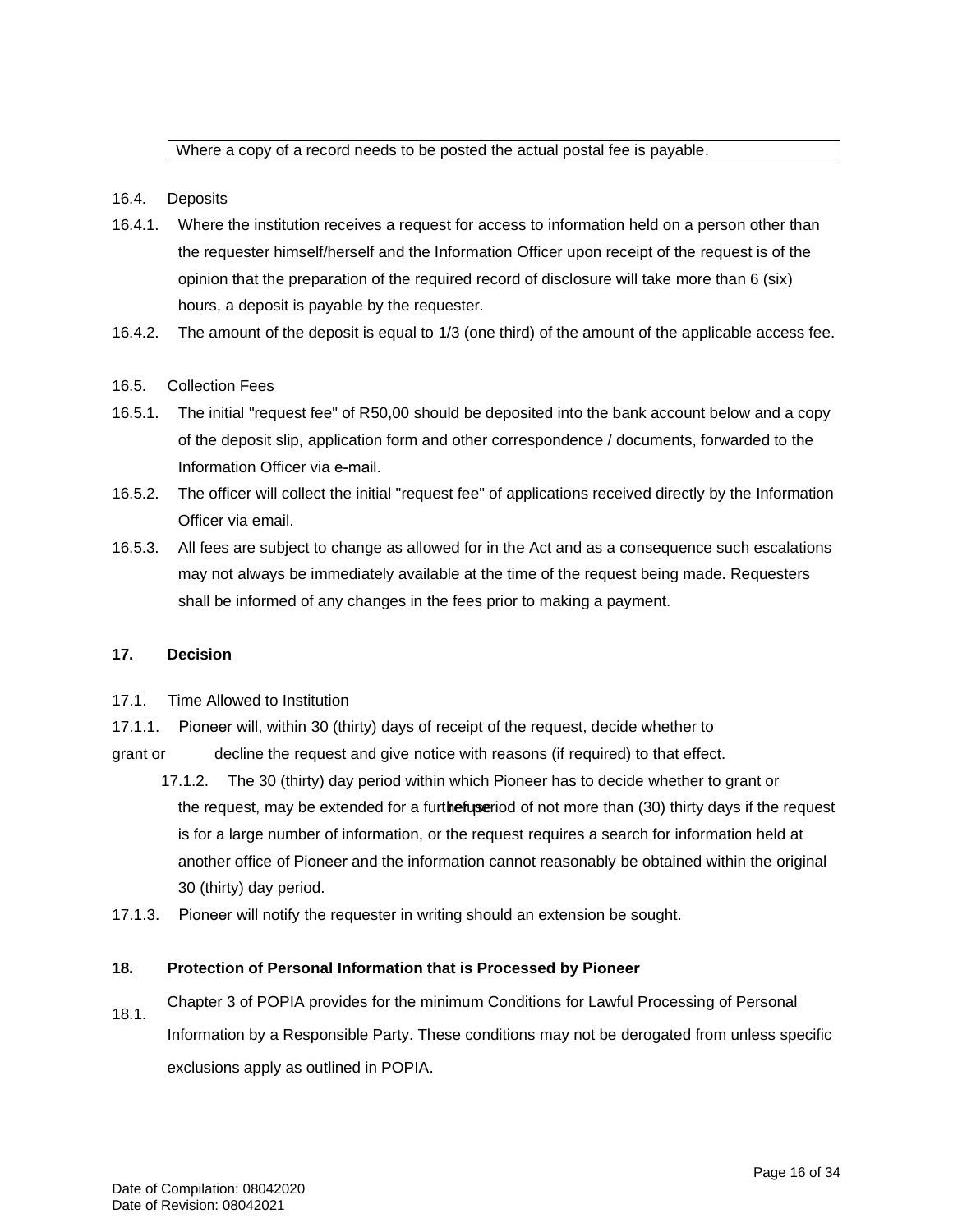- 18.2. Pioneer needs Personal Information relating to both individual and juristic persons in order to carry out its business and organisational functions. The manner in which this information is Processed and the purpose for which it is Processed is determined by Pioneer is accordingly a Responsible Party for the purposes of POPIA and will ensure that the Personal Information of a Data Subject:
- 18.2.1. is processed lawfully, fairly and transparently. This includes the provision of appropriate information to Data Subjects when their data is collected by Pioneer, in the form of privacy or data collection notices.Pioneer must also have a legal basis (for example, consent) to process Personal Information;
- 18.2.2. is processed only for the purposes for which it was collected;
- 18.2.3. will not be processed for a secondary purpose unless that processing is compatible with the original purpose.
- 18.2.4. is adequate, relevant and not excessive for the purposes for which it was collected;
- 18.2.5. is accurate and kept up to date;
- 18.2.6. will not be kept for longer than necessary;
- 18.2.7. is processed in accordance with integrity and confidentiality principles; this includes physical and organisational measures to ensure that Personal Information, in both physical and electronic form, are subject to an appropriate level of security when stored, used and communicated by Pioneer, in order to protect against access and acquisition by unauthorised persons and accidental loss, destruction or damage;
- 18.2.8. is processed in accordance with the rights of Data Subjects, where applicable. Data Subjects have the right to:
	- (a) be notified that their Personal Information is being collected by Pioneer. The Data Subject also has the right to be notified in the event of a data breach;
	- (b) know whether Pioneer holds Personal Information about them, and to access that information. Any request for information must be handled in accordance with the provisions of this Manual;
	- (c) request the correction or deletion of inaccurate, irrelevant, excessive, out of date, incomplete, misleading or unlawfully obtained personal information;
	- (d) object to Pioneer's use of their Personal Information and request the deletion of such Personal Information (deletion would be subject to Pioneer's record keeping requirements);
	- (e) object to the processing of Personal Information for purposes of direct marketing by means of unsolicited electronic communications; and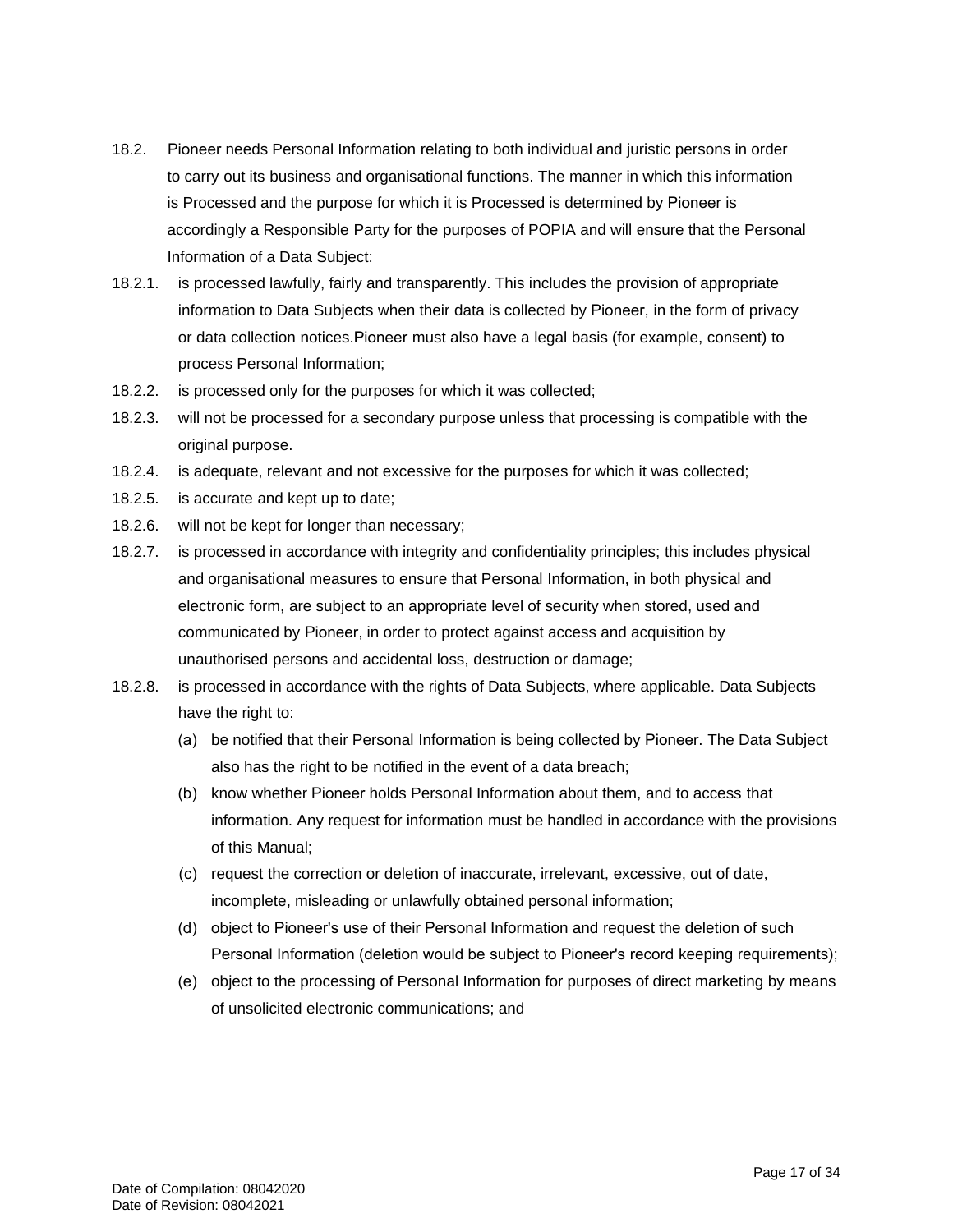(f) complain to the Information Regulator regarding an alleged infringement of any of the rights protected under POPI and to institute civil proceedings regarding the alleged noncompliance with the protection of his, her or its personal information.

#### *18.3. Purpose of the Processing of Personal Information by the Company*

As outlined above, Personal Information may only be processed for a specific purpose. The purposes for which Pioneer processes or will process Personal Information is set out in Part 1 of Appendix 2.

#### *18.4. Categories of Data Subjects and Personal Information/special Personal Information relating thereto*

As per section 1 of POPI, a Data Subject may either be a natural or a juristic person. Part 2 of Appendix 2 sets out the various categories of Data Subjects that Pioneer Processes Personal Information on and the types of Personal Information relating thereto.

#### *18.5. Recipients of Personal Information*

Part 3 of Appendix 2 outlines the recipients to whom Pioneer may provide a Data Subjects Personal Information to.

#### *18.6. Cross-border flows of Personal Information*

- 18.6.1. Section 72 of POPIA provides that Personal Information may only be transferred out of the Republic of South Africa if the:
	- a. recipient country can offer such data an "adequate level" of protection. This means that its data privacy laws must be substantially similar to the Conditions for Lawful Processing as contained in POPI; or
	- b. Data Subject consents to the transfer of their Personal Information; or
	- c. transfer is necessary for the performance of a contractual obligation between the Data Subject and the Responsible Party; or
	- d. transfer is necessary for the performance of a contractual obligation between the Responsible Party and a third party, in the interests of the Data Subject; or
	- e. the transfer is for the benefit of the Data Subject, and it is not reasonably practicable to obtain the consent of the Data Subject, and if it were, the Data Subject, would in all likelihood provide such consent.
- 18.6.2. Part 4 of Appendix 2 sets out the planned cross-border transfers of Personal Information and the condition from above that applies thereto.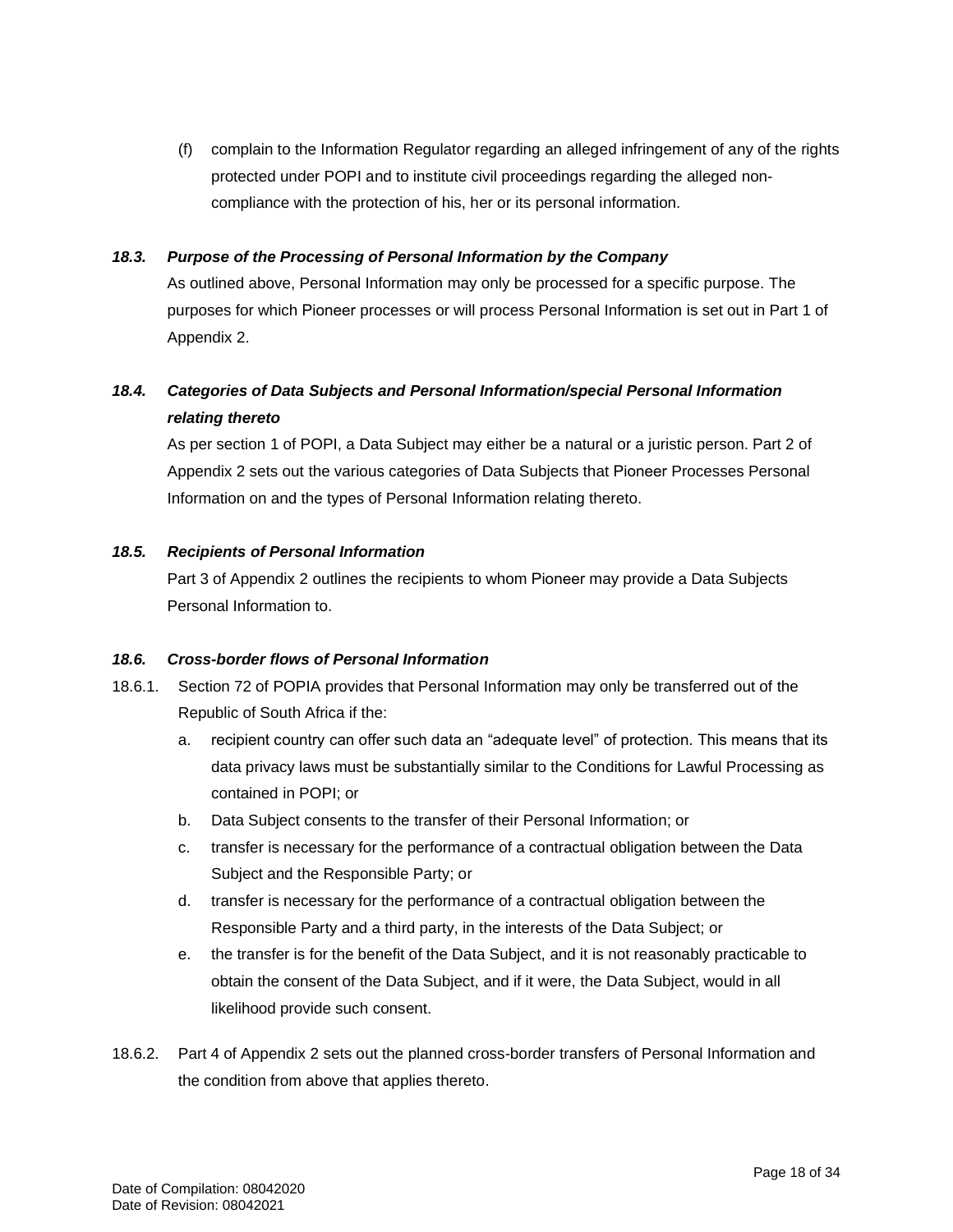### 18.7. Description of information security measures to be implemented by Pioneer

Part 5 of Appendix 2 sets out the types of security measures to implemented by Pioneer in order to ensure that Personal Information is respected and protected. A preliminary assessment of the suitability of the information security measures implemented or to be implemented by Pioneer.

#### *Objection to the Processing of Personal Information by a Data Subject*

*18.8.* Section 11 (3) of POPI and regulation 2 of the POPIA Regulations provides that a Data Subject may, at any time object to the Processing of his/her/its Personal Information in the prescribed form attached to this manual as Appendix 3 subject to exceptions contained in POPIA.

#### *Request for correction or deletion of Personal Information*

*18.9.* Section 24 of POPI and regulation 3 of the POPI Regulations provides that a Data Subject may request for their Personal Information to be corrected/deleted in the prescribed form attached

as Appendix 4 to this Manual

#### **19. Availability and Updating of the PAIA Manual**

- 19.1. Regulation Number R.187 of 15 February 2002
- 19.1.1. This PAIA Manual is made available in terms of Regulation Number R.187 of 15 February 2002
- a Pioneer will update this PAIA Manual at such intervals as may be deemed necessary.
- 19.1.2. This PAIA Manual of Pioneer is available to view at its premises and on its website.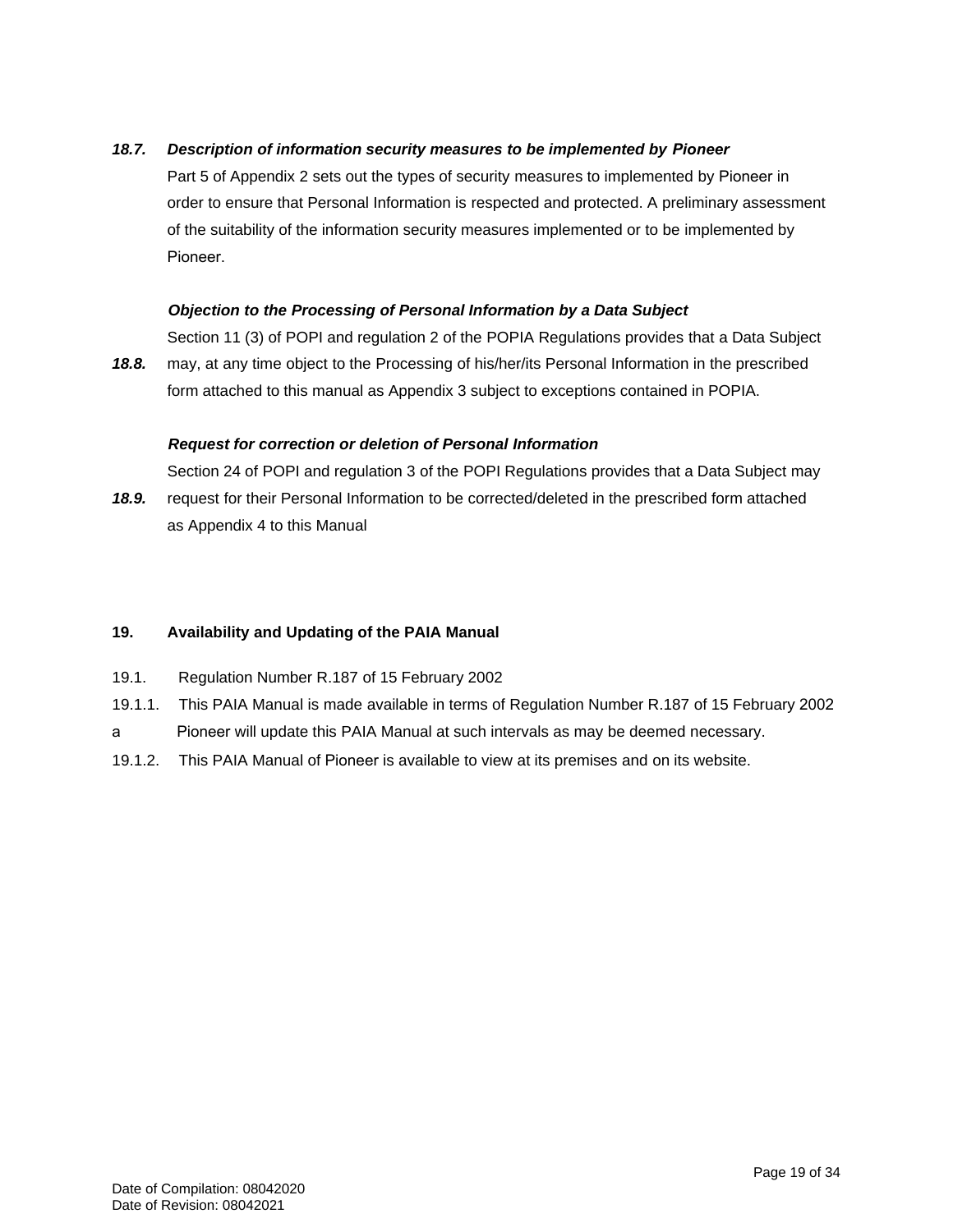## **Appendix 1: Access Request Form**



J752

#### REPUBLIC OF SOUTH AFRICA

## FORM C

## REQUEST FOR ACCESS TO RECORD OF PRIVATE BODY

(Section 53(1) of the Promotion of Access to Information Act, 2000 (Act No. 2 of 2000))

[Regulation 10]

#### A. Particulars of private body

The Head:

B. Particulars of person requesting access to the record

(a) The particulars of the person who requests access to the record must be given below.

(b) The address and/or fax number in the Republic to which the information is to be sent must be given.

(c) Proof of the capacity in which the request is made, if applicable, must be attached.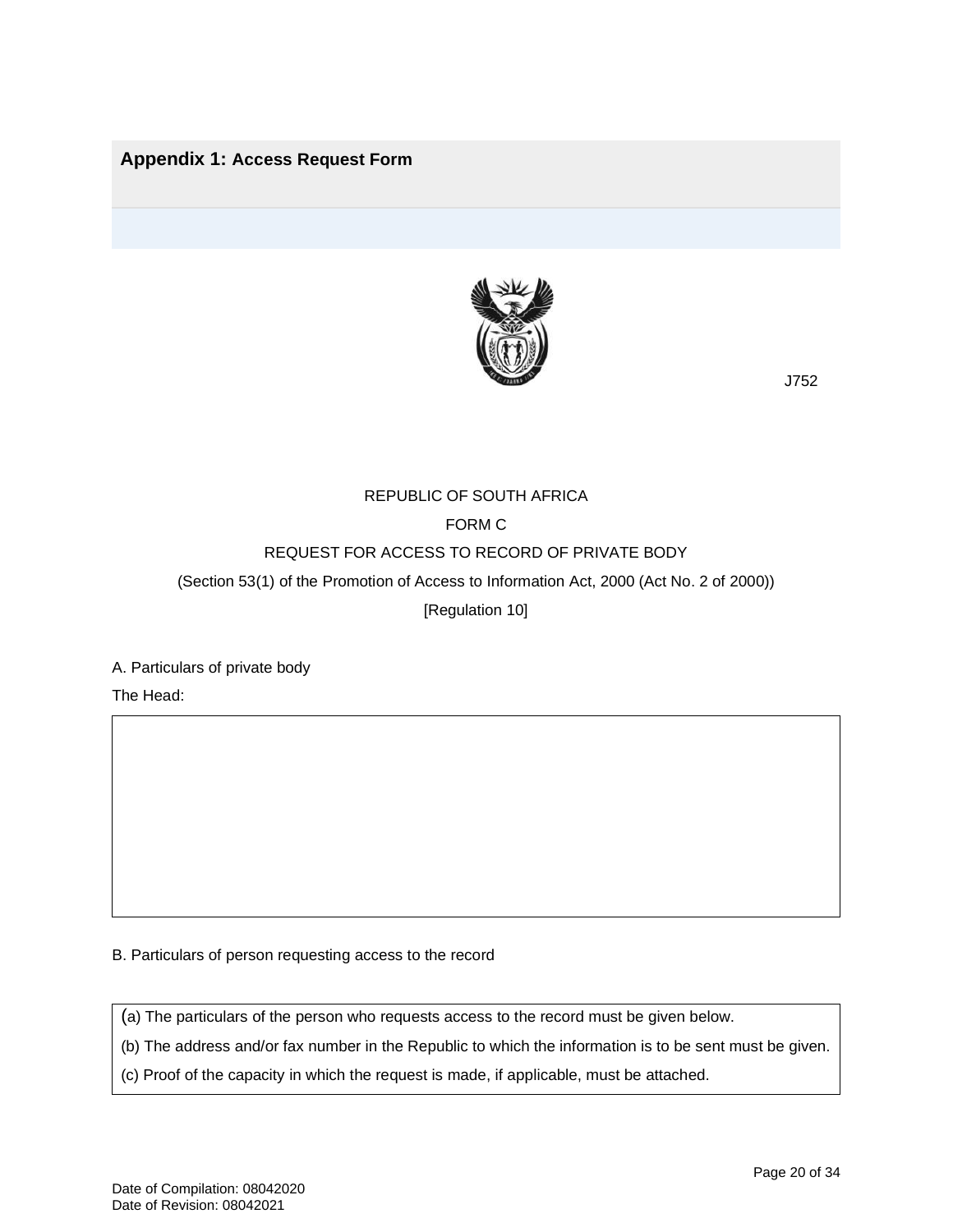| Full names and surname: |  |  |  |             |  |  |  |
|-------------------------|--|--|--|-------------|--|--|--|
| Identity number:        |  |  |  |             |  |  |  |
| Postal address:         |  |  |  |             |  |  |  |
| Telephone number:       |  |  |  | Fax number: |  |  |  |
| E-mail address:         |  |  |  |             |  |  |  |

Capacity in which request is made, when made on behalf of another person:

#### C. Particulars of person on whose behalf request is made

This section must be completed ONLY if a request for information is made on behalf of another person

| Full names and surname: |  |  |  |  |  |  |  |
|-------------------------|--|--|--|--|--|--|--|
| Identity number:        |  |  |  |  |  |  |  |

#### D. Particulars of record

(a) Provide full particulars of the record to which access is requested, including the reference number if that is known to you, to enable the record to be located.

(b) If the provided space is inadequate, please continue on a separate folio and attach it to this form. The requester must sign all the additional folios.

#### 1. Description of record or relevant part of the record: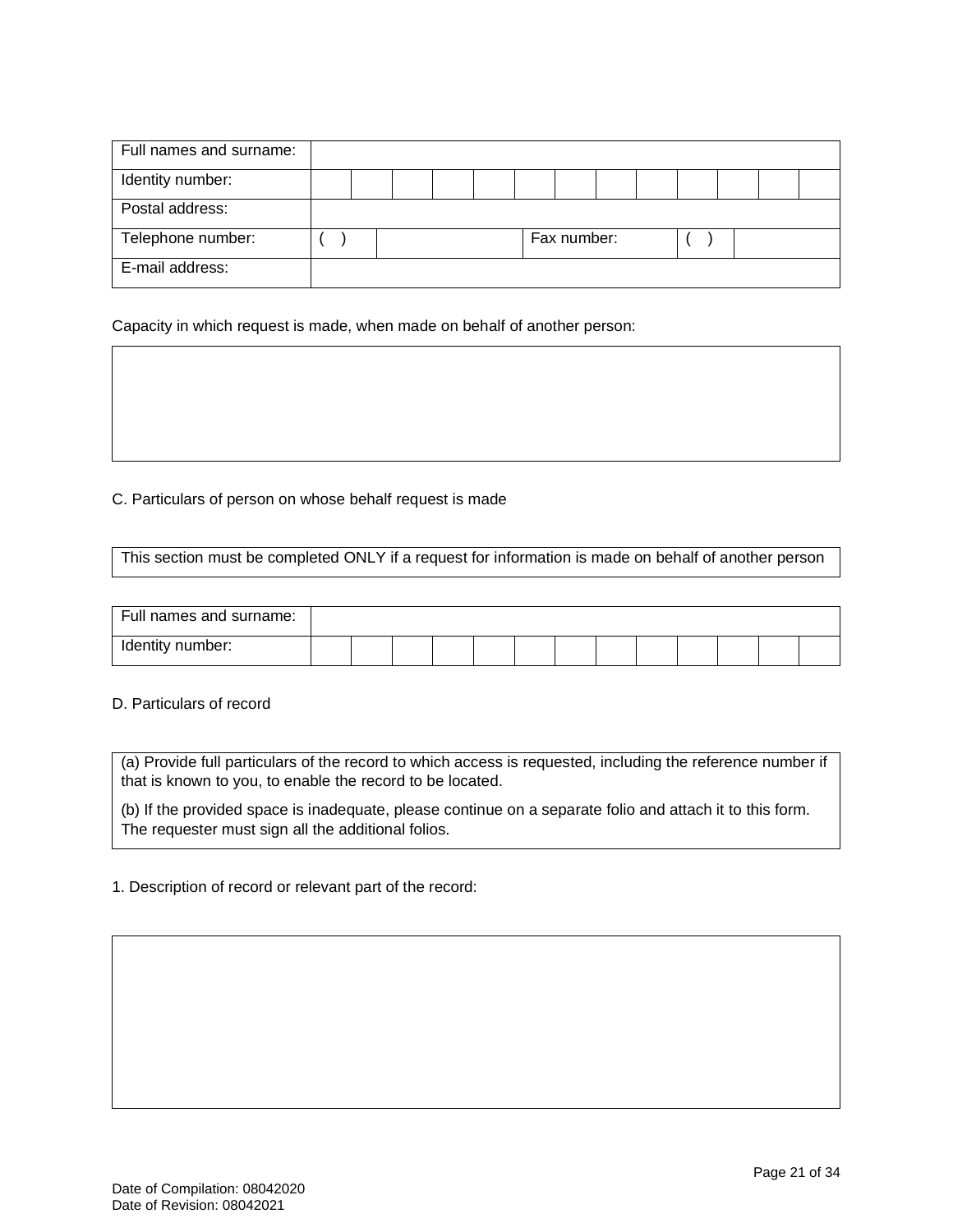2. Reference number, if available:

3. Any further particulars of record:

### E. Fees

(a) A request for access to a record, other than a record containing personal information about yourself, will be processed only after a request fee has been paid.

(b) You will be notified of the amount required to be paid as the request fee.

(c) The fee payable for access to a record depends on the form in which access is required and the reasonable time required to search for and prepare a record.

(d) If you qualify for exemption of the payment of any fee, please state the reason for exemption.

Reason for exemption from payment of fees: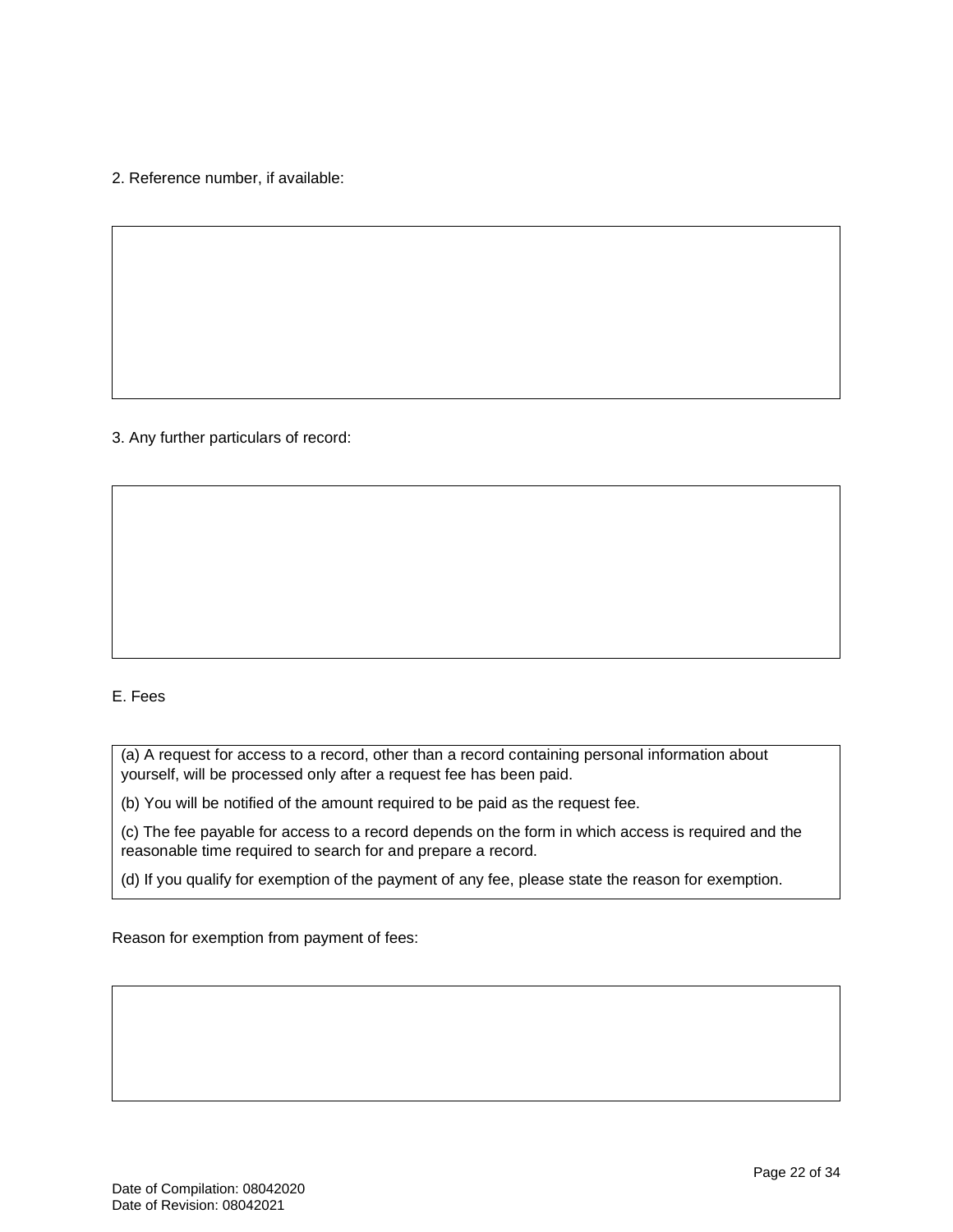#### F. Form of access to record

If you are prevented by a disability to read, view or listen to the record in the form of access provided for in 1 to 4 below, state your disability and indicate in which form the record is required.

| Disability:                         | Form in which record is required: |  |
|-------------------------------------|-----------------------------------|--|
|                                     |                                   |  |
|                                     |                                   |  |
| Mark the appropriate box with an X. |                                   |  |
| NOTES:                              |                                   |  |

(a) Compliance with your request for access in the specified form may depend on the form in which the record is available.

(b) Access in the form requested may be refused in certain circumstances. In such a case you will be informed if access will be granted in another form.

(c) The fee payable for access to the record, if any, will be determined partly by the form in which access is requested.

| 1. If the record is in written or printed form:                                                                                                |                                                 |  |                                                                                          |  |                                                                   |  |  |  |  |
|------------------------------------------------------------------------------------------------------------------------------------------------|-------------------------------------------------|--|------------------------------------------------------------------------------------------|--|-------------------------------------------------------------------|--|--|--|--|
|                                                                                                                                                | copy of record*                                 |  | inspection of record                                                                     |  |                                                                   |  |  |  |  |
| 2. If record consists of visual images - (this includes photographs, slides, video recordings, computer-<br>generated images, sketches, etc.): |                                                 |  |                                                                                          |  |                                                                   |  |  |  |  |
|                                                                                                                                                | view the images                                 |  | copy of the images*                                                                      |  | transcription of<br>the images*                                   |  |  |  |  |
|                                                                                                                                                |                                                 |  | 3. If record consists of recorded words or information which can be reproduced in sound: |  |                                                                   |  |  |  |  |
|                                                                                                                                                | listen to the<br>soundtrack (audio<br>cassette) |  | transcription of<br>soundtrack* (written<br>or printed document)                         |  |                                                                   |  |  |  |  |
|                                                                                                                                                |                                                 |  | 4. If record is held on computer or in an electronic or machine-readable form:           |  |                                                                   |  |  |  |  |
|                                                                                                                                                | printed copy of<br>record*                      |  | printed copy of<br>information derived<br>from the record*                               |  | copy in computer<br>readable form*<br>(stiffy or compact<br>disc) |  |  |  |  |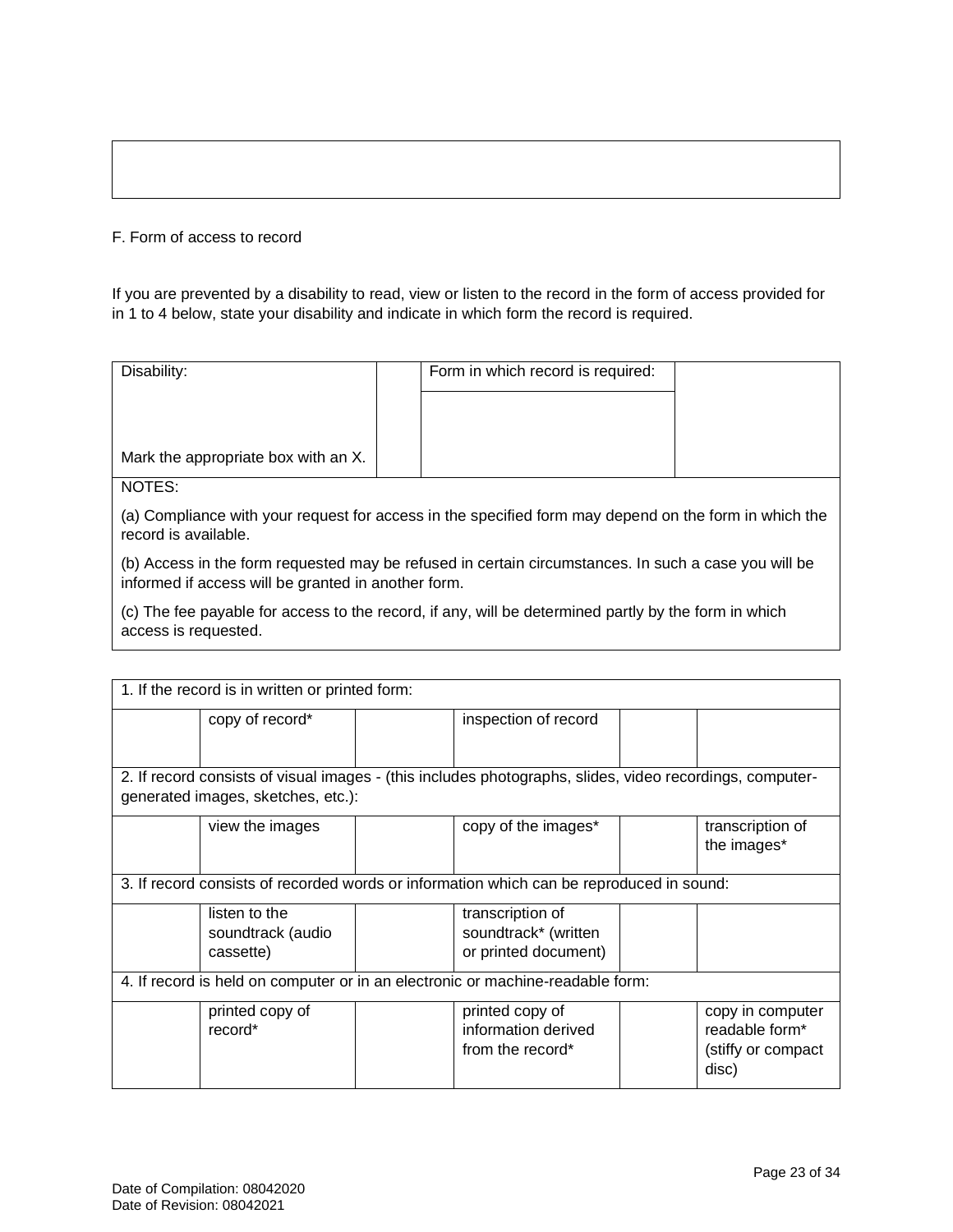| *If you requested a copy or transcription of a record (above), do you wish the copy | Yes | No |
|-------------------------------------------------------------------------------------|-----|----|
| or transcription to be posted to you? Postage is payable.                           |     |    |

G. Particulars of right to be exercised or protected

If the provided space is inadequate, please continue on a separate folio and attach it to this form. The requester must sign all the additional folios.

1. Indicate which right is to be exercised or protected:

2. Explain why the record requested is required for the exercise or protection of the aforementioned right:

#### H. Notice of decision regarding request for access

You will be notified in writing whether your request has been approved / denied. If you wish to be informed in another manner, please specify the manner and provide the necessary particulars to enable compliance with your request.

How would you prefer to be informed of the decision regarding your request for access to the record?

Signed at ………………………… this day ………..………… of …………………… year……………..………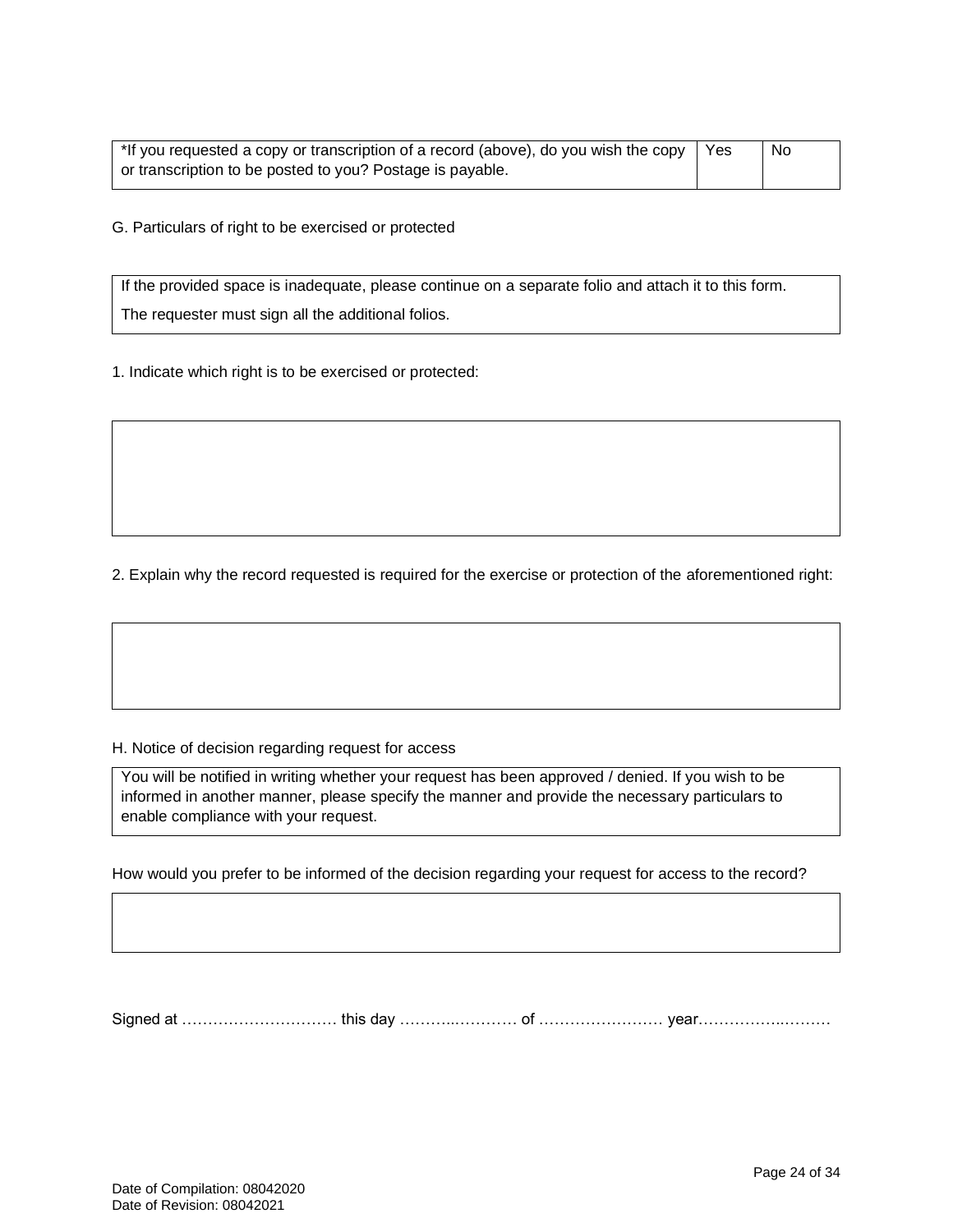………………………………………………………………..

Signature of Requester /

Person on Whose Behalf Request is Made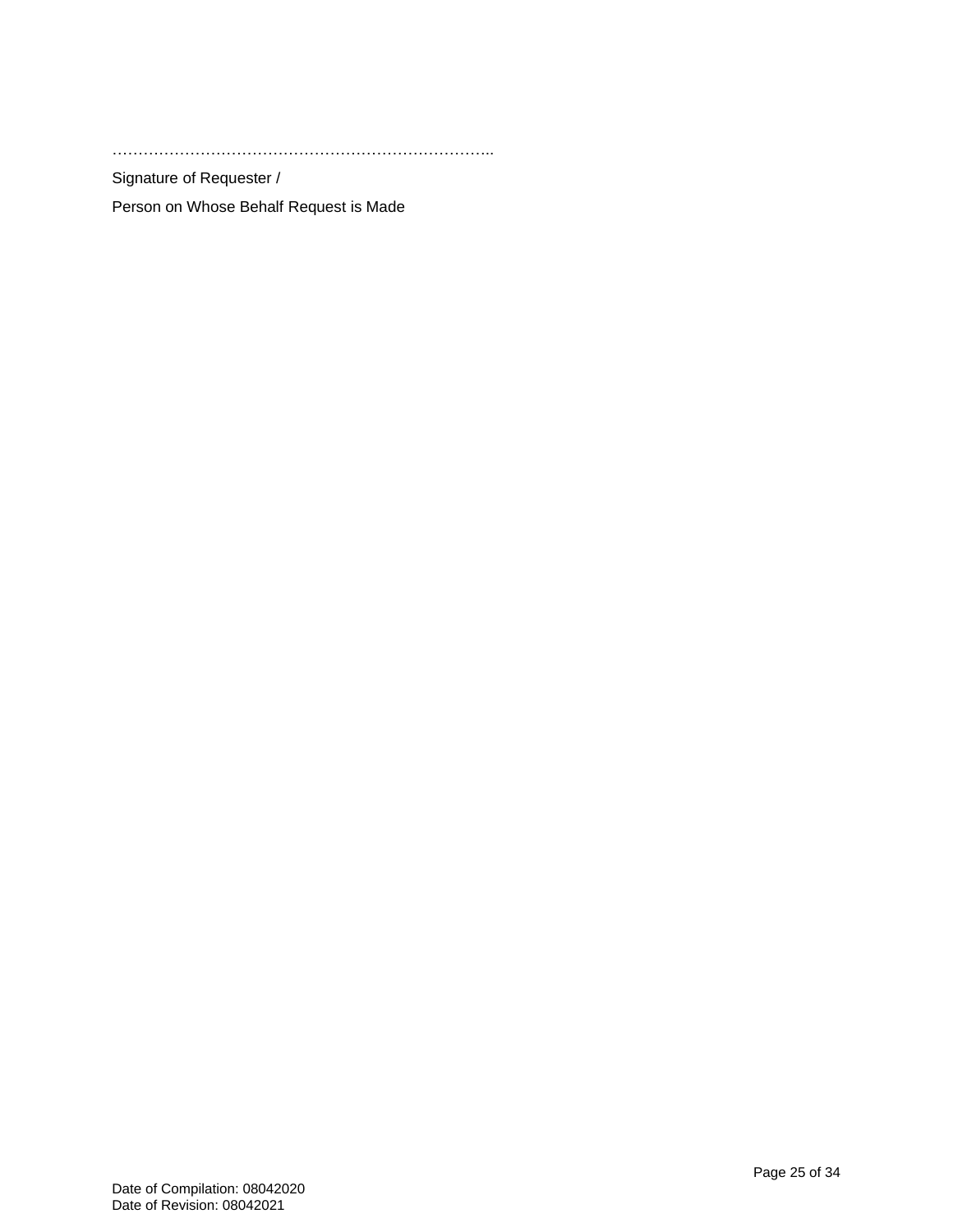### **Appendix 2: Part 1 - Processing of Personal Information in Accordance with POPI**

#### **For consumers:**

- a. Performing duties in terms of any agreement with consumers
- b. Make, or assist in making, credit decisions about consumers
- c. Operate and manage consumers' accounts and manage any application, agreement or correspondence consumers may have with PBS
- d. Communicating (including direct marketing) with consumers by email, SMS, letter, telephone or in any other way about Pioneer's products and services, unless consumers indicate otherwise
- e. To form a view of consumers as individuals and to identify, develop or improve products, that may be of interest to consumers
- f. Carrying out market research, business and statistical analysis
- g. Performing other administrative and operational purposes including the testing of systems
- h. Recovering any debt consumers may owe the PBS
- i. Complying with the Pioneer's regulatory and other obligations
- j. Any other reasonably required purpose relating to the Pioneer business

#### **For prospective consumers:**

- a. Verifying and updating information
- b. Pre-scoring
- c. Direct marketing
- d. Any other reasonably required purpose relating to the processing of a prospect's personal information reasonably related to the Pioneer's business.

#### **For employees:**

- a. The same purposes as for consumers (above)
- b. Verification of applicant employees' information during recruitment process
- c. General matters relating to employees:
	- i. Pension
	- ii. Medical aid
	- iii. Payroll
	- iv. Disciplinary action
	- v. Training
- d. Any other reasonably required purpose relating to the employment or possible employment relationship.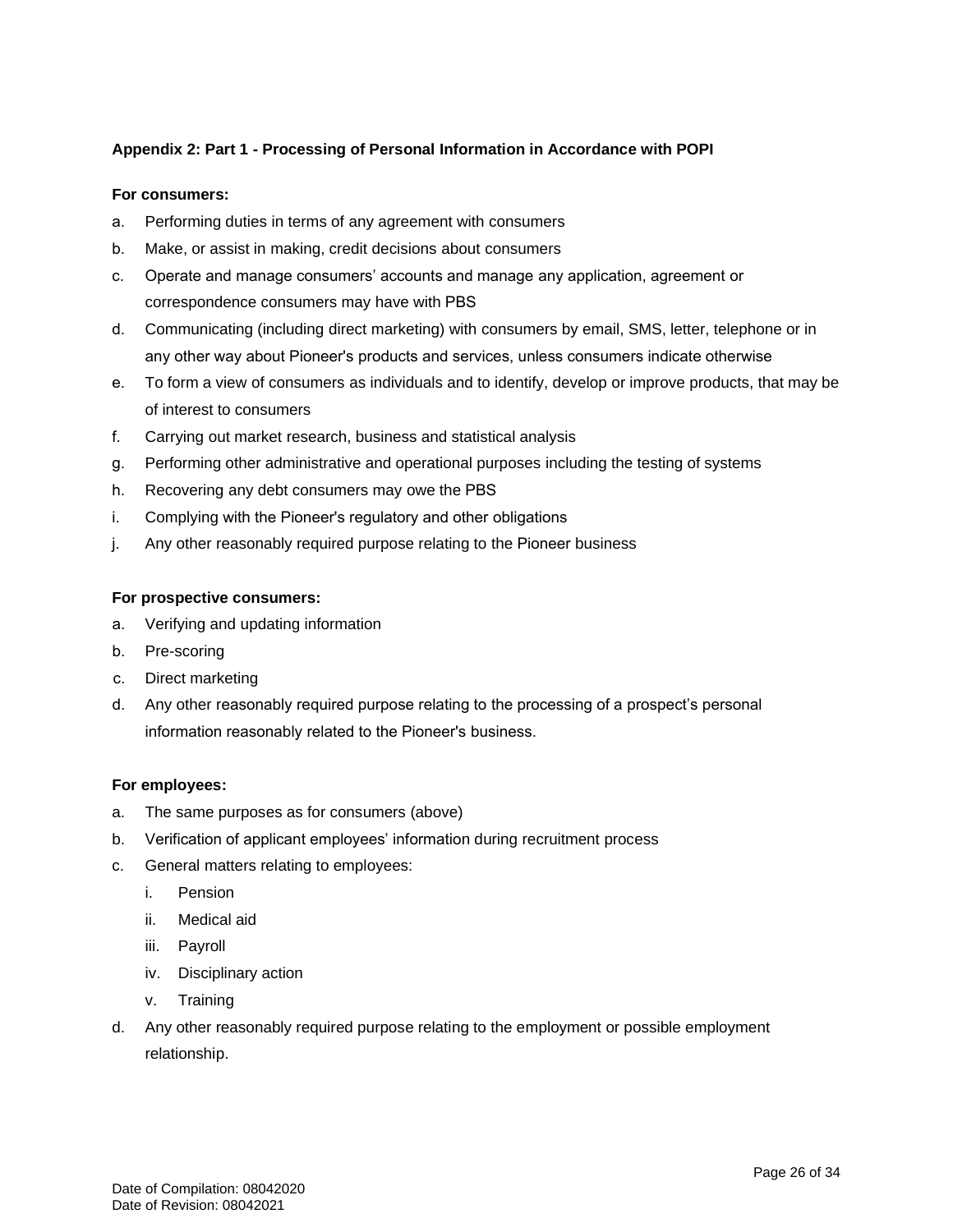#### **For vendors /suppliers /other businesses:**

- a. Verifying information and performing checks;
- b. Purposes relating to the agreement or business relationship or possible agreement or business relationships between the parties;
- c. Payment of invoices;
- d. Complying with the Pioneer's regulatory and other obligations; and
- e. Any other reasonably required purpose relating to the Pioneer business.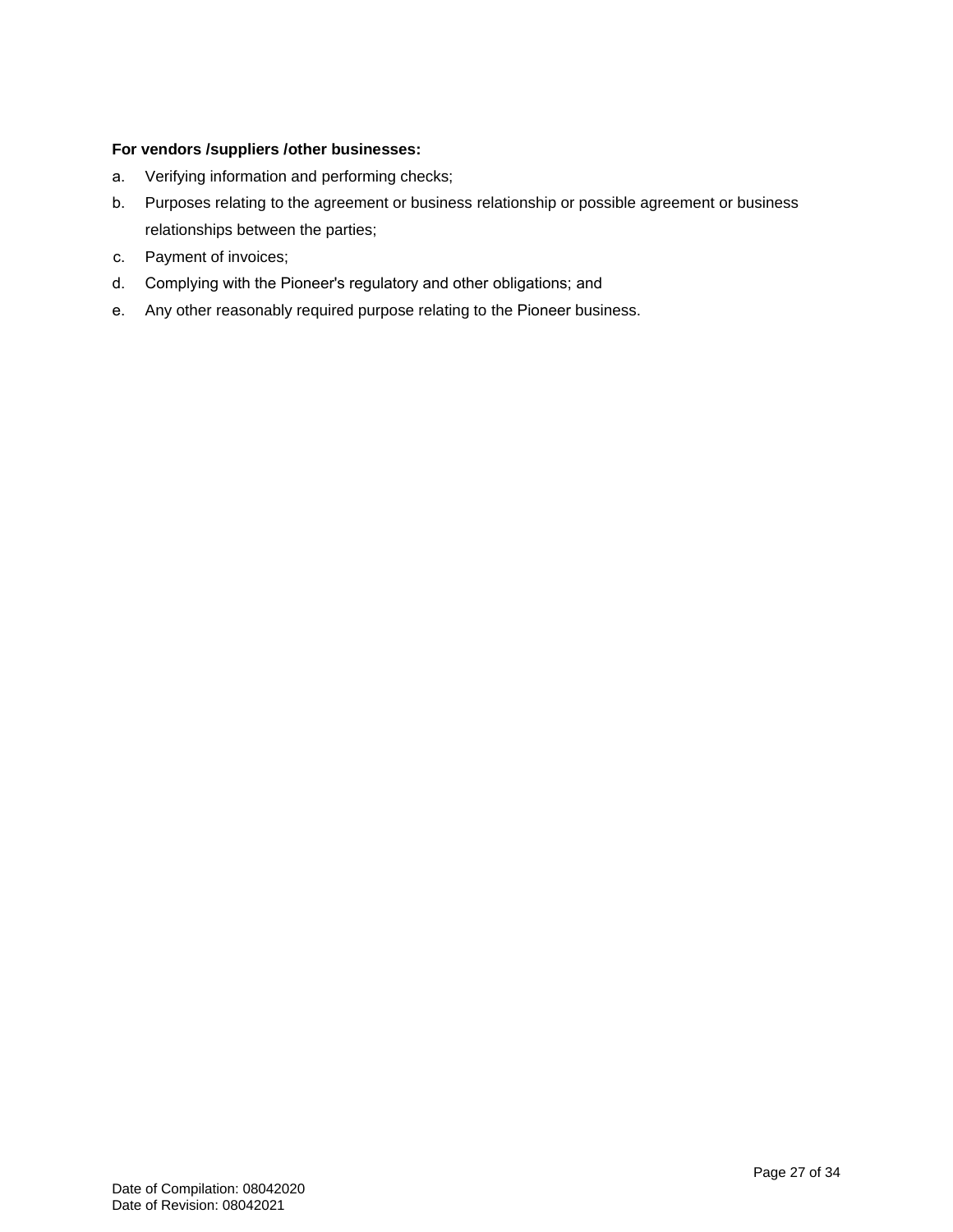# **Appendix 2: Part 2 - Categories of Data Subjects and Categories of Personal Information relating thereto**

#### **Employees**

- a. Name and contact details
- b. Identity number and identity documents including passports
- c. Employment history and references
- d. Banking and financial details
- e. Details of payments to third parties (deductions from salary)
- f. Employment contracts
- g. Employment equity plans
- h. Medical aid records
- i. Pension Fund records
- j. Remuneration/salary records
- k. Performance appraisals
- l. Disciplinary records
- m. Leave records
- n. Training records

#### **Consumers and prospective consumers (which may include employees)**

- a. Postal and/or street address
- b. title and name
- c. contact numbers and/or e-mail address
- d. ethnic group
- e. employment history
- f. age
- g. gender
- h. marital status
- i. nationality
- j. language
- k. financial information
- l. identity or passport number
- m. browsing habits and click patterns on Pioneer websites.

#### **Vendors /suppliers /other businesses:**

- a. Name and contact details
- b. Identity and/or company information and directors' information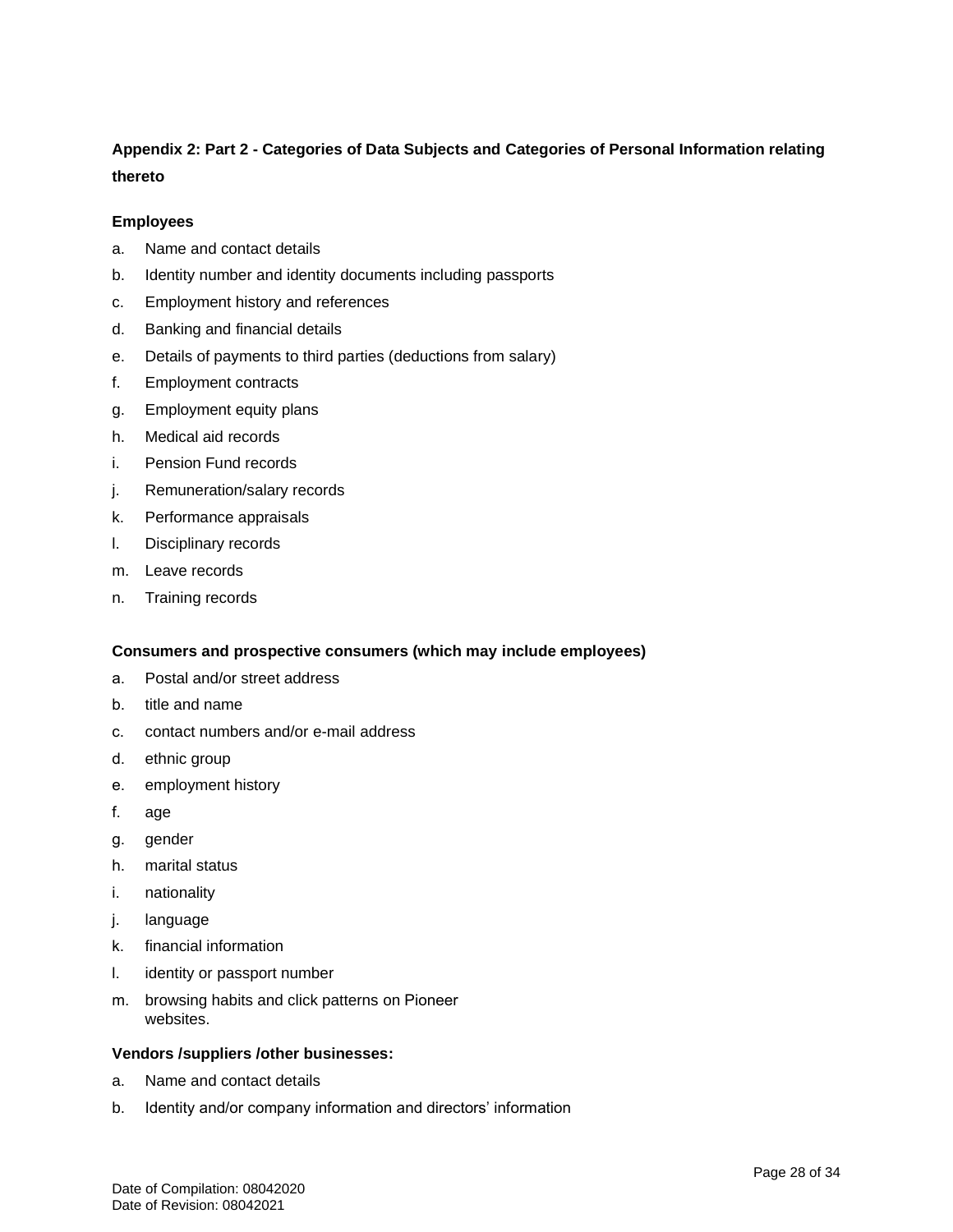- c. Banking and financial information
- d. Information about products or services
- e. Other information not specified, reasonably required to be processed for business operations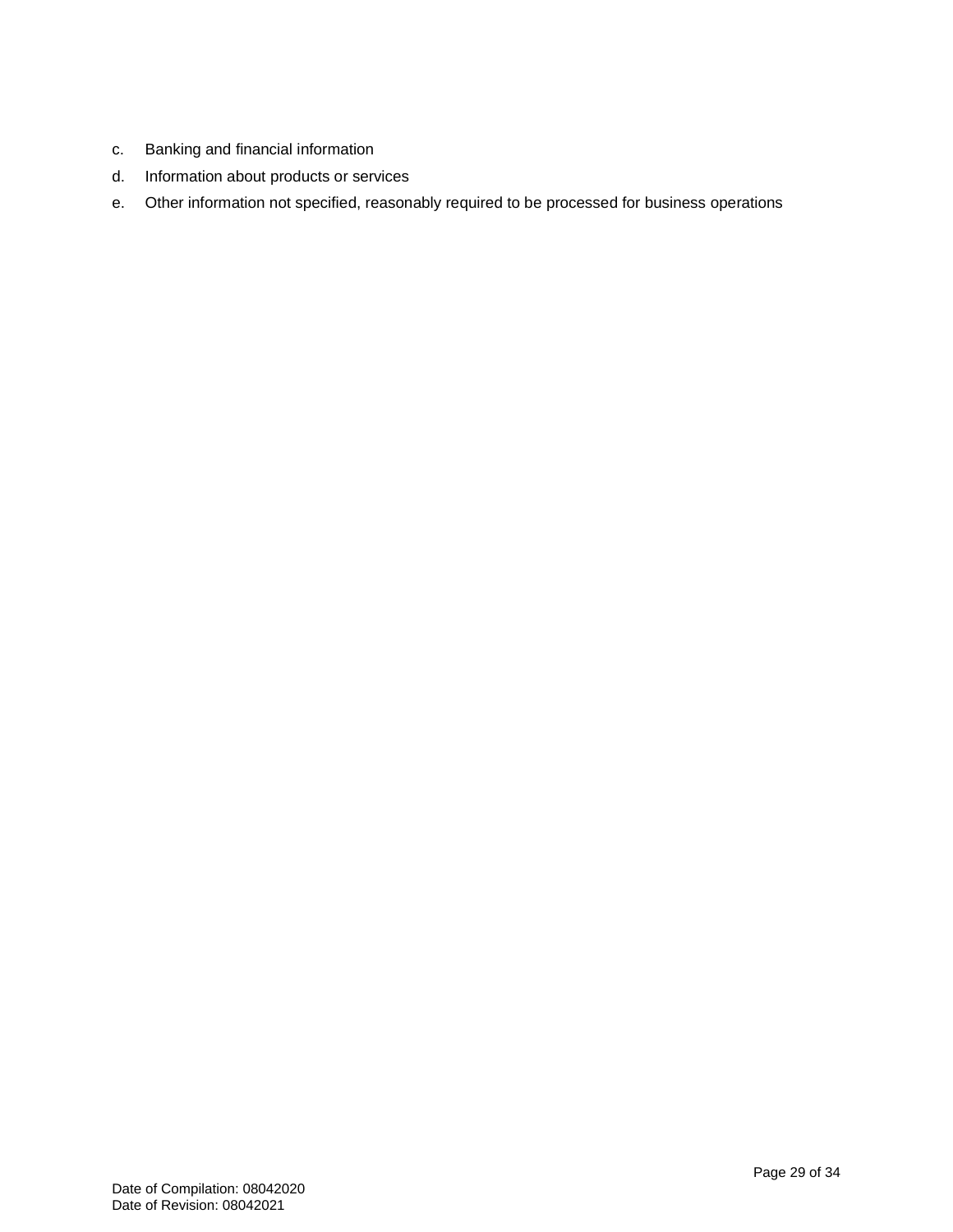#### **Appendix 2: Part 3 - Recipients of Personal Information**

- a. Any firm, organisation or person that the PDS uses to collect payments and recover debts or to provide a service on its behalf;
- b. Any firm, organisation or person that/who provides the Pioneer with products or services;
- c. Any payment system the Pioneer uses;
- d. Regulatory and governmental authorities or ombudsmen, or other authorities, including tax authorities, where Pioneer has a duty to share information;
- e. Third parties to whom payments are made on behalf of employees;
- f. Financial institutions from whom payments are received on behalf of data subjects;
- g. Any other operator not specified;
- h. Employees, contractors and temporary staff; and
- i. Agents.

#### **Appendix 2: Part 4 – Cross border transfers of Personal Information**

Personal Information may be transmitted transborder to PDS's suppliers in other countries, and Personal Information may be stored in data servers hosted outside South Africa, which may not have adequate data protection laws. Pioneer will endeavour to ensure that its dealers and suppliers will make all reasonable efforts to secure said data and Personal Information.

#### **Appendix 2: Part 5 – Description of information security measures**

Pioneer ollowing objectives outlined below. The details given are to be interpreted as examples of how to achieve an adequate data protection level for each objective. Pioneer may use alternative measures and adapt to technological security development, as needed, provided that the objectives are achieved.

#### *1. Access Control of Persons*

PBS gaining access to the data processing equipment where the data are processed.

#### *2. Data Media Control*

PBS undertakes to implement suitable measures to prevent the unauthorized manipulation of media, including reading, copying, alteration or removal of the data media used by Pioneer and containing personal data of Customers.

#### *3. Data Memory Control*

PBS undertakes to implement suitable measures to prevent unauthorized input into data memory and the unauthorised reading, alteration or deletion of stored data.

#### *4. User Control*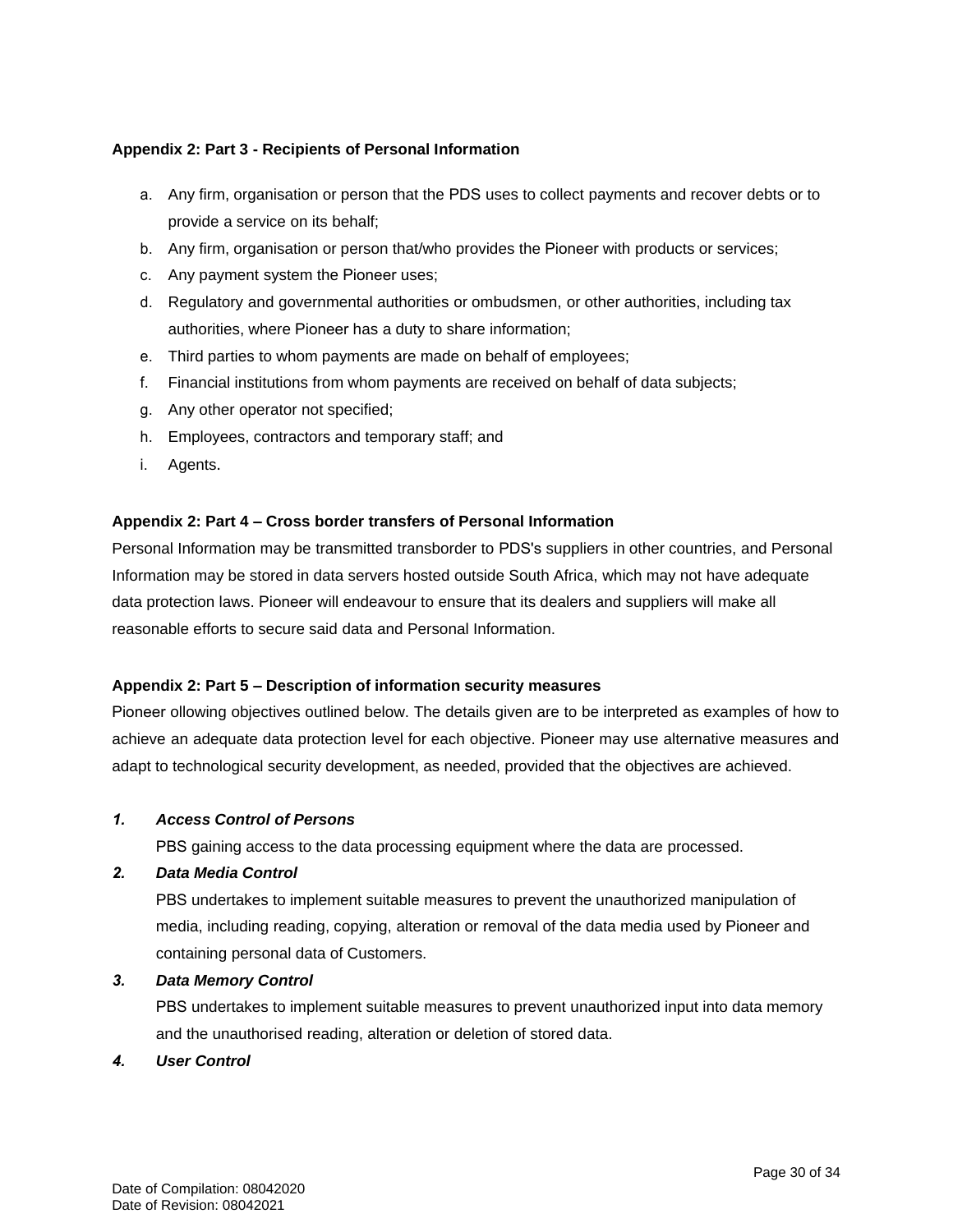Pioneer shall implement suitable measures to prevent its data processing systems from being used by unauthorised persons by means of data transmission equipment.

#### *5. Access Control to Data*

PBS represents that the persons entitled to use Pioneer's data processing system are only able to access the data within the scope and to the extent covered by their respective access permissions (authorisation).

### *6. Transmission Control*

PBS shall be obliged to enable the verification and tracing of the locations / destinations to which the personal information is transferred by utilization of Pioneer's data communication equipment / devices.

### *7. Transport Control*

PBS shall implement suitable measures to prevent Personal Information from being read, copied, altered or deleted by unauthorized persons during the transmission thereof or during the transport of the data media.

### *8. Organisation Control*

PBS shall maintain its internal organisation in a manner that meets the requirements of this Manual.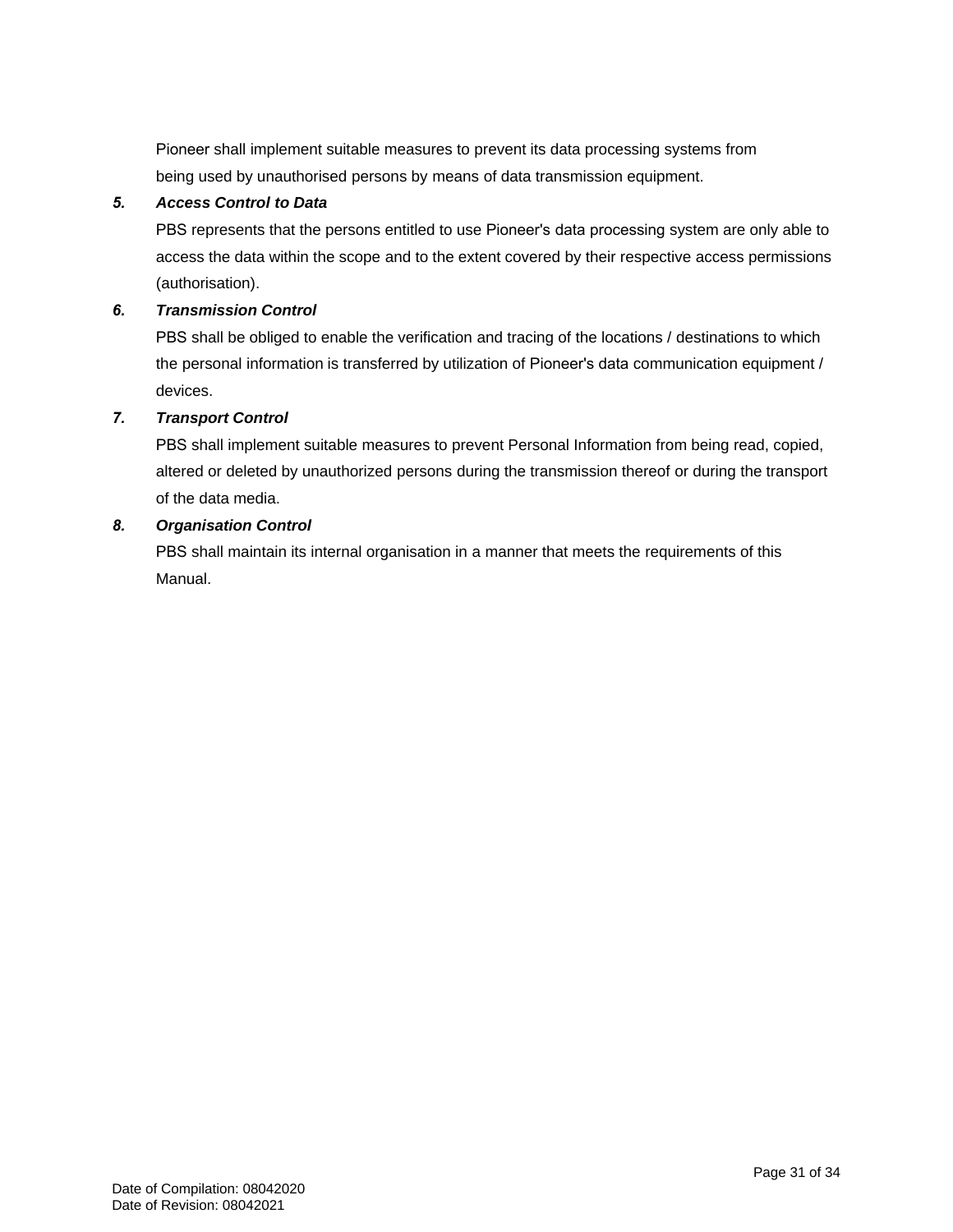# **Appendix 3: Objection to the Processing of Personal Information in terms of Section 11(3) of the Protection of Personal Information Act, 2013**

### **Regulations Relating to The Protection of Personal Information, 2018**

#### **Note:**

- 1 Affidavits or other documentary evidence as applicable in support of the objection may be attached.
- 2 If the space provided for in this Form is inadequate, submit information as an Annexure to this Form and sign each page.
- 3 Complete as is applicable

| A                                                        | <b>DETAILS OF DATA SUBJECT</b>                                                                                             |
|----------------------------------------------------------|----------------------------------------------------------------------------------------------------------------------------|
| Name(s) and surname/ registered name<br>of data subject: |                                                                                                                            |
| Unique Identifier/ Identity Number                       |                                                                                                                            |
| Residential, postal or business address:                 |                                                                                                                            |
| Contact number(s):                                       |                                                                                                                            |
| Fax number / E-mail address:                             |                                                                                                                            |
| B                                                        | <b>DETAILS OF RESPONSIBLE PARTY</b>                                                                                        |
| Name(s) and surname/ registered name<br>of data subject: |                                                                                                                            |
| Residential, postal or business address:                 |                                                                                                                            |
| Contact number(s):                                       |                                                                                                                            |
| Fax number / E-mail address:                             |                                                                                                                            |
| $\mathbf C$                                              | <b>REASONS FOR OBJECTION IN TERMS OF SECTION</b><br>11(1)(d) to (f) (Please provide detailed reasons for<br>the objection) |
|                                                          |                                                                                                                            |

**Signed at ...................................... this ....... day of ..................20…**

**............................................................**

**Signature of data subject/designated person**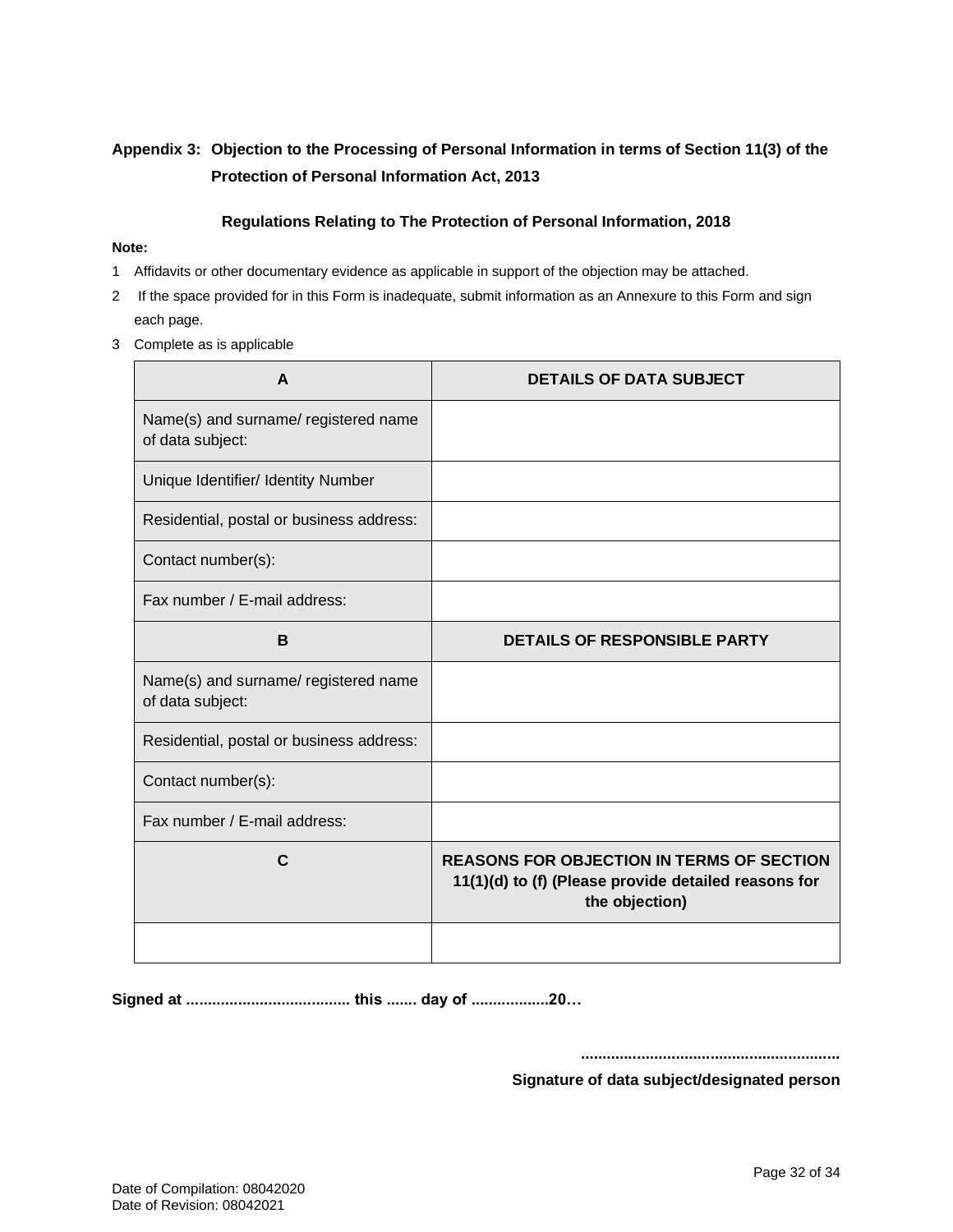# **Appendix 4: Request for Correction or Deletion of Personal Information or Destroying or Deletion of Record of Personal Information in terms of Section 24(1) of the Protection of Personal Information Act, 2013**

# **Regulations Relating to the Protection of Personal Information, 2018**

[Regulation 3]

## **Note:**

- 1. Affidavits or other documentary evidence as applicable in support of the request may be attached.
- 2. If the space provided for in this Form is inadequate, submit information as an Annexure to this Form and sign each page.
- 3. Complete as is applicable.

Mark the appropriate box with an "x".

Request for:

- $\Box$  Correction or deletion of the personal information about the data subject which is in possession or under the control of the responsible party.
- Destroying or deletion of a record of personal information about the data subject which is in possession or under the control of the responsible party and who is no longer authorised to retain the record of information

| A                                                        | <b>Details of Data Subject</b> |
|----------------------------------------------------------|--------------------------------|
| Name(s) and surname/ registered name of data<br>subject: |                                |
| Unique Identifier/ Identity Number                       |                                |
| Residential, postal or business address:                 |                                |
| Contact number(s):                                       |                                |
| Fax number / E-mail address:                             |                                |
| B                                                        | DETAILS OF RESPONSIBLE PARTY   |
| Name(s) and surname/ registered name of data<br>subject: |                                |
| Residential, postal or business address:                 |                                |
| Contact number(s):                                       |                                |